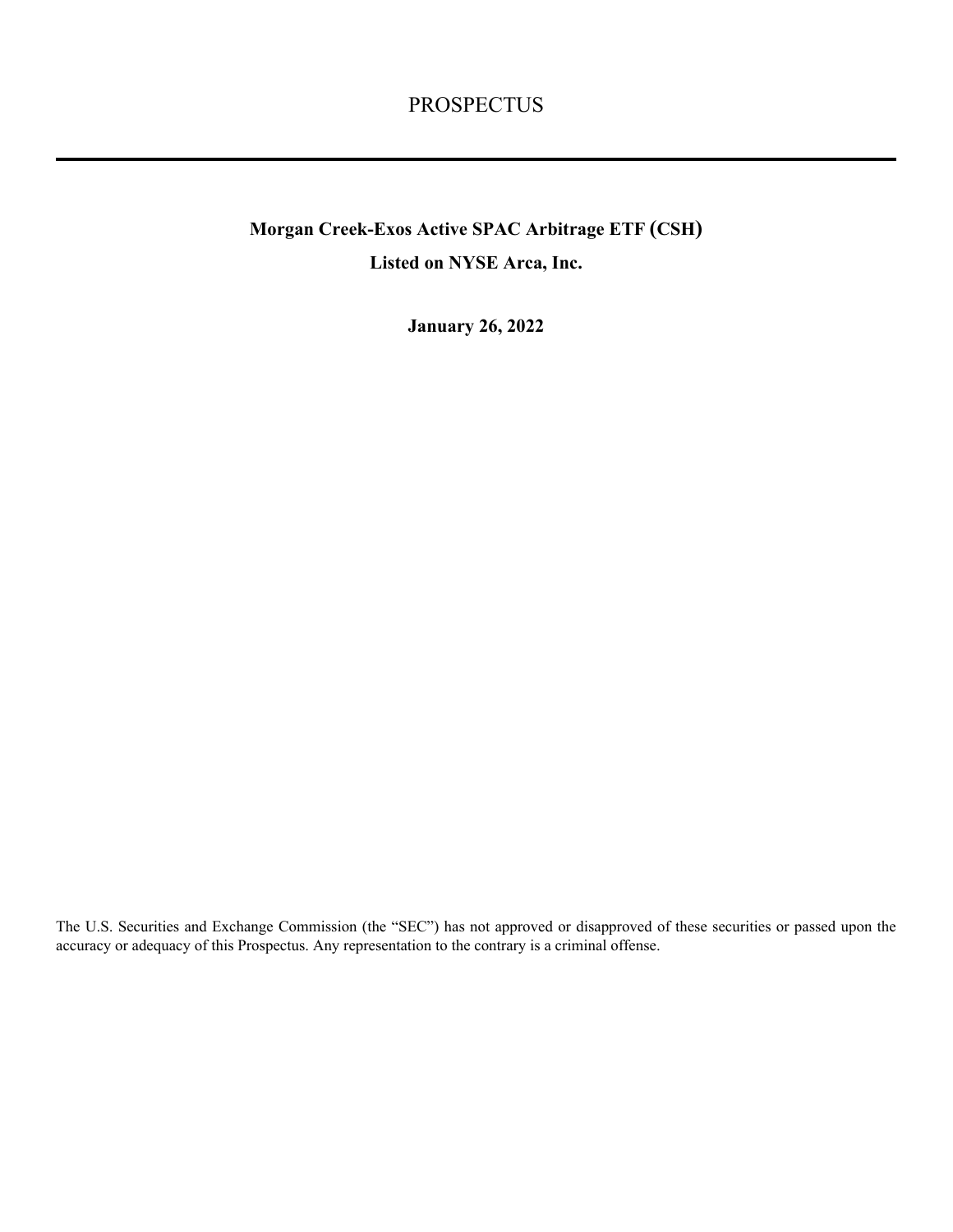## **TABLE OF CONTENTS**

|                                                                       | $\mathfrak{Z}$  |
|-----------------------------------------------------------------------|-----------------|
|                                                                       | $\mathfrak{Z}$  |
|                                                                       | 3               |
|                                                                       | $\mathfrak{Z}$  |
|                                                                       | 3               |
|                                                                       | $\overline{4}$  |
|                                                                       | 6               |
|                                                                       | 7               |
|                                                                       | 7               |
|                                                                       | 7               |
|                                                                       | 7               |
| ADDITIONAL INFORMATION ABOUT THE FUND <b>CONSUMING THE SET ASSESS</b> | $8\phantom{.0}$ |
|                                                                       | 8               |
|                                                                       | 8               |
|                                                                       | <sup>11</sup>   |
|                                                                       | 11              |
|                                                                       | -11             |
|                                                                       | -11             |
|                                                                       | -12             |
|                                                                       | 12              |
|                                                                       | 12              |
|                                                                       | -12             |
|                                                                       | 13              |
|                                                                       | 13              |
|                                                                       | 13              |
|                                                                       | 13              |
|                                                                       | 13              |
|                                                                       | 13              |
| $_{\rm{Tave}}$                                                        | 13              |
|                                                                       |                 |
|                                                                       | -14             |
|                                                                       | 15              |
|                                                                       | 15              |
|                                                                       | 15              |
|                                                                       | 15              |
|                                                                       | 15              |
|                                                                       | 16              |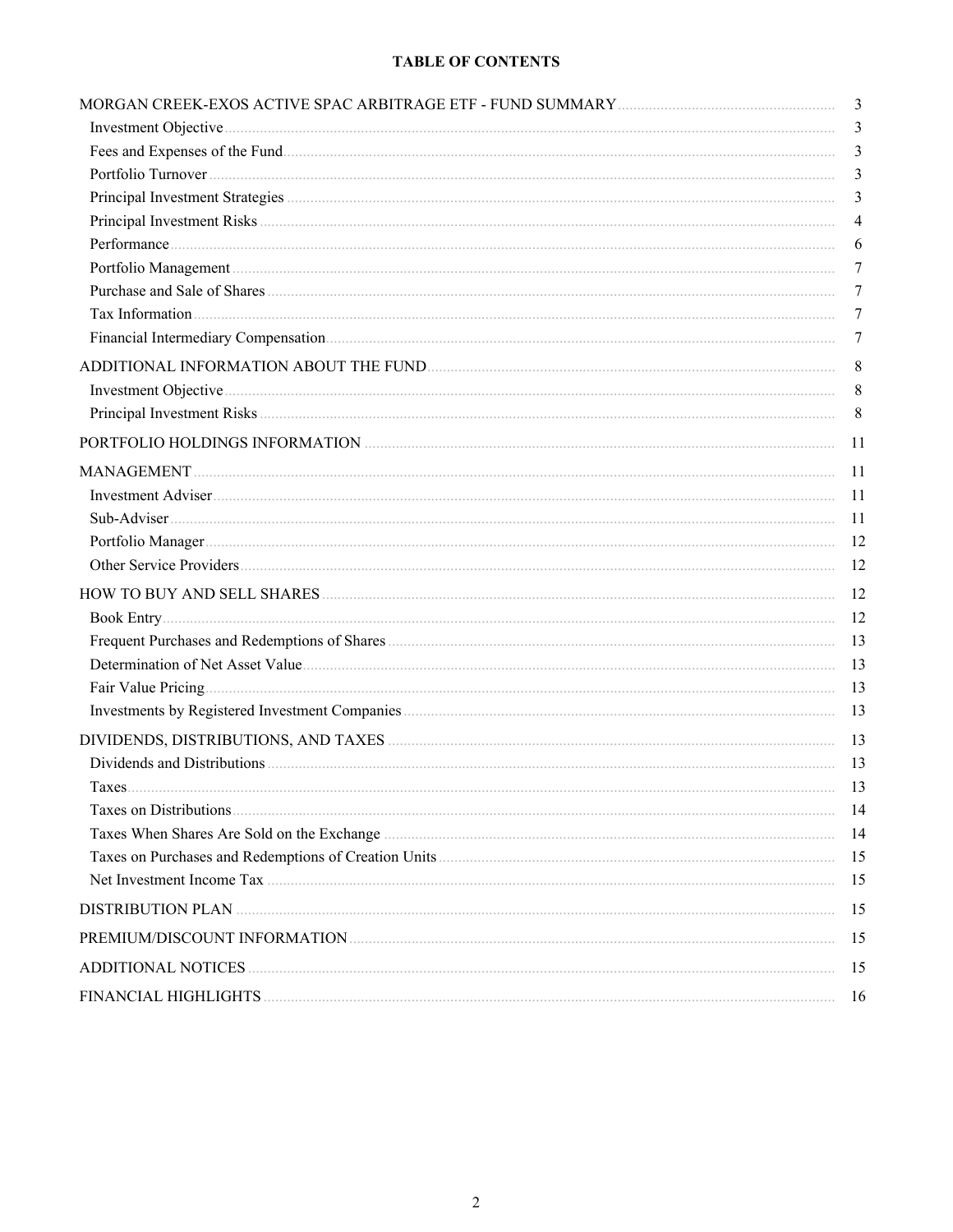# <span id="page-2-0"></span>**MORGAN CREEK-EXOS ACTIVE SPAC ARBITRAGE ETF - FUND SUMMARY**

## **Investment Objective**

The Morgan Creek-Exos Active SPAC Arbitrage ETF (the "Fund") seeks to preserve capital and provide incremental total return.

#### **Fees and Expenses of the Fund**

This table describes the fees and expenses that you may pay if you buy, hold, and sell shares of the Fund ("Shares"). **You may pay other fees, such as brokerage commissions and other fees to financial intermediaries, which are not reflected in the table and Example below.**

| <b>Shareholder Fees</b> (fees paid directly from your investment)                                                | None |
|------------------------------------------------------------------------------------------------------------------|------|
| Annual Fund Operating Expenses (expenses that you pay each year as a percentage of the value of your investment) |      |

| Management Fee                              | 1.25%    |
|---------------------------------------------|----------|
| Distribution and/or Service (12b-1) Fees    | $0.00\%$ |
| Other Expenses                              | $0.00\%$ |
| <b>Total Annual Fund Operating Expenses</b> | $1.25\%$ |

 $<sup>1</sup>$  Estimated for the current fiscal year.</sup>

#### **Example**

This Example is intended to help you compare the cost of investing in the Fund with the cost of investing in other funds. The Example assumes that you invest \$10,000 in the Fund for the time periods indicated and then redeem all of your Shares at the end of those periods. The Example also assumes that your investment has a 5% return each year and that the Fund's operating expenses remain the same. The Example does not take into account brokerage commissions that you may pay on your purchases and sales of Shares. Although your actual costs may be higher or lower, based on these assumptions your costs would be:

**1 Year:** \$127 **3 Years:** \$397

## **Portfolio Turnover**

The Fund pays transaction costs, such as commissions, when it buys and sells securities (or "turns over" its portfolio). A higher portfolio turnover rate may indicate higher transaction costs and may result in higher taxes when Shares are held in a taxable account. These costs, which are not reflected in the Total Annual Fund Operating Expenses or in the Example, affect the Fund's performance. Because the Fund is newly organized, portfolio turnover information is not yet available.

## **Principal Investment Strategies**

The Fund is actively managed using a strategy designed around the unique characteristics of "Pre-Combination" (defined below) SPAC securities. Under normal market conditions, the Fund seeks to achieve its investment objective by investing primarily in units made up of common stock, warrants and rights of U.S.-listed special purpose acquisition companies ("SPACs"). A right is a privilege granted to existing holders of a company's stock to receive additional shares of the common stock before it is offered to the public. A warrant is a derivative that gives the right, but not the obligation, to buy or sell a security at a certain price prior to expiration. Exos Asset Management, LLC (the "Sub-Adviser") is responsible for the day-to-day management of the Fund with the oversight of Morgan Creek Capital Management, LLC (the "Adviser").

A SPAC is a "blank check" company with no commercial operations that is designed to raise capital via an initial public offering ("IPO") for the purpose of engaging in a merger, acquisition, reorganization, or similar business combination (a "Combination") with one or more operating companies. Sponsors of SPACs typically pay the SPAC's offering costs and underwriting fees and contribute all or a portion of its working capital in exchange for participation in the common stock and derivatives (such as warrants and rights) of the SPAC. A SPAC IPO typically involves the sale of units consisting of one share of common stock and a warrant or right (or portion of a warrant or right) to purchase common stock at a fixed price upon or after the consummation of a Combination. The capital raised in the IPO is typically placed into a trust. The proceeds of the IPO may be used only to consummate a Combination and for other limited purposes such as paying taxes owed by the SPAC. "Pre-Combination" SPACs are SPACs that are either seeking a target for a Combination or have not yet completed a Combination with an identified target. Pre-Combination SPACs often have predetermined time frames to consummate a Combination (typically two years) or the SPAC will seek to extend the time frame or liquidate. "Post-Combination" SPACs are operating companies that have completed a Combination with a SPAC. The Fund generally will not hold a SPAC's common stock past the date on which it no longer has the ability to redeem for its share of the underlying collateral held in trust but may, in limited circumstances, continue to hold the rights or warrants on a Post-Combination SPAC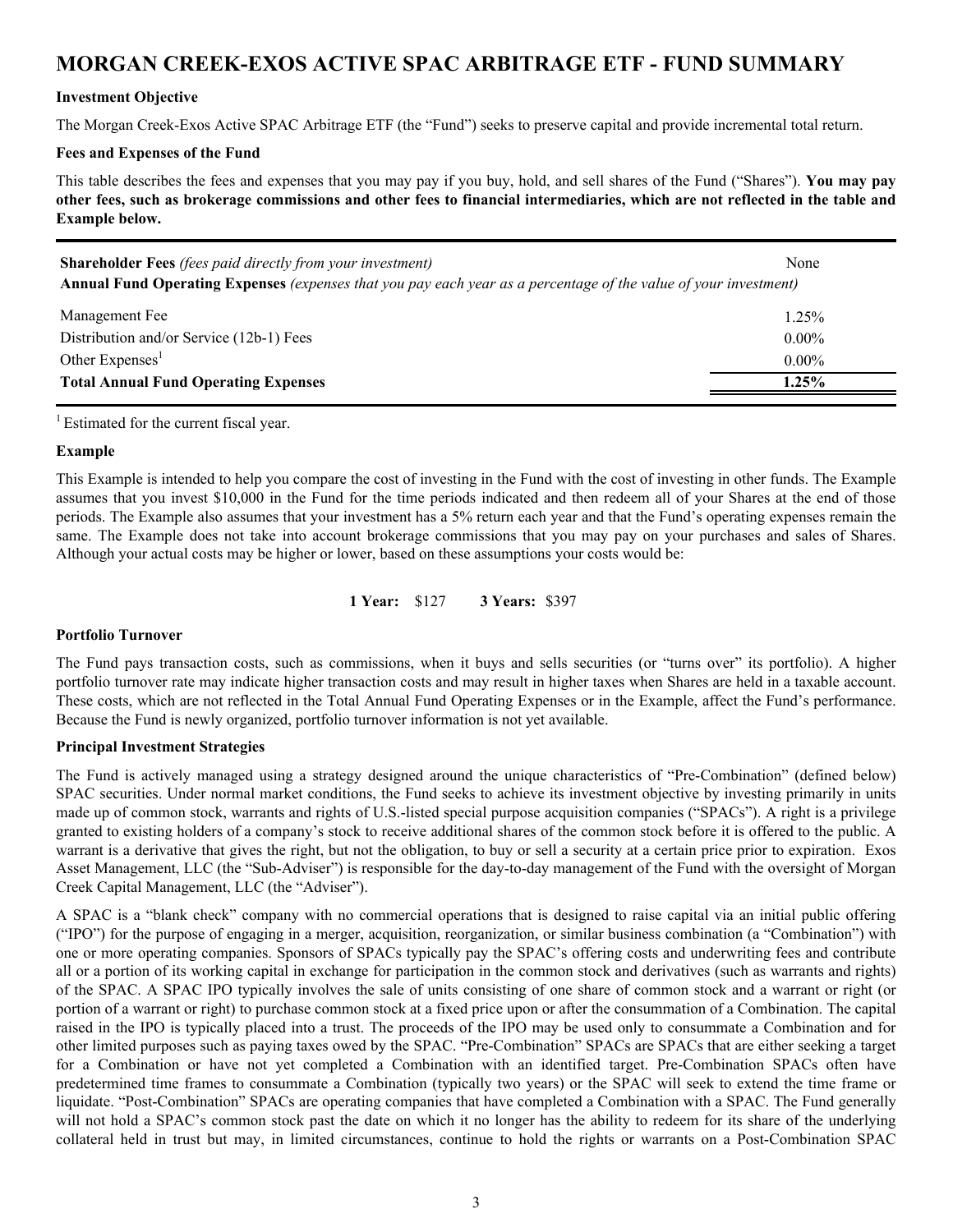<span id="page-3-0"></span>security. Under normal circumstances, at least 80% of the Fund's net assets, plus borrowings for investment purposes, will be invested in Pre-Combination SPACs.

At times, the Fund may utilize leverage in the form of borrowing, which would typically be in the form of loans from banks or other lenders, that may be on a secured or unsecured basis and at fixed or variable rates of interest. The Fund may borrow funds collateralized by its assets to invest in the shares of Pre-Combination SPACs. Generally, Fund borrowing may be used to acquire SPACs trading in the secondary market at a discount to their collateralization or trust asset value. Fund borrowing may be zero at any time. Consistent with applicable regulations, the Fund will maintain an asset coverage ratio (*i.e.,* the value of the Fund's assets over the Fund's borrowings) of 300% or higher.

The Fund is considered to be non-diversified, which means that it may invest more of its assets in the securities of a single issuer or a lesser number of issuers than if it were a diversified fund. The SPACs in which the Fund invests will generally be small or midcapitalization companies.

*Investment Sub-Adviser's Process.* The Fund is actively managed using a strategy designed around the unique characteristics of Pre-Combination SPAC securities. The Fund seeks to protect capital at all times via its ability to redeem its shares in SPACs for Treasury bill collateral held in trust, while seeking to generate incremental return via actively trading SPAC securities to extract value from both the underlying collateral and the embedded optionality inherent in the securities. That is, SPAC securities have equity options embedded in them both explicitly (*i.e.*, warrants and rights that are part of a SPAC unit which can be detached and traded separately from the common stock after a minimum holding period) and implicitly (*i.e.*, if the common stock trades above the SPAC redemption value). The Sub-Adviser evaluates potential SPAC investments by seeking to identify those it believes are more likely to: (i) complete a merger, (ii) complete a merger in a short period of time; and (iii) generate above-average performance. The Sub-Adviser considers a variety of factors, including a SPAC's history and relationships, area of focus, and its management team's ability to raise outside capital. Potential SPAC investments are also analyzed using a proprietary framework that estimates the potential return of each security taking into account (i) the stated return to trust value and (ii) the estimated value of the embedded options. The Sub-Adviser will make a determination as to whether to continue to hold an individual SPAC security beyond the initial time period within which the SPAC has to complete a Combination if such time frame is extended because the SPAC has not yet completed a Combination. In such cases, the Sub-Adviser will consider similar criteria, including any additional capital invested in the SPAC and the estimated return from the embedded options. In implementing the Fund's strategy, the Sub-Adviser seeks to:

- harvest return on deals that trade above collateral value;
- monetize the value of warrants and rights embedded in SPAC units it buys at or below collateral value;
- buy issues at a discount to collateral value to lock in embedded return;
- add overall exposure as SPACs get cheaper relative to their collateral value and reduce overall exposure as SPACs get more expensive relative to their collateral value;
- generally recycle capital by selling the Fund's investment in individual SPACs that are trading above collateral value and reinvesting the proceeds into SPACs trading at or below collateral value; and
- adjust the portfolio at advantageous prices by placing buy orders on the bid or worse, and placing sell orders on the offer or better, in order to earn the spread between the bid and offer.

#### **Principal Investment Risks**

The principal risks of investing in the Fund are summarized below. The principal risks are presented in alphabetical order to facilitate finding particular risks and comparing them with those of other funds. Each risk summarized below is considered a "principal risk" of investing in the Fund, regardless of the order in which it appears. As with any investment, there is a risk that you could lose all or a portion of your investment in the Fund. Some or all of these risks may adversely affect the Fund's net asset value per share ("NAV"), trading price, yield, total return and/or ability to meet its objective. The following risks could affect the value of your investment in the Fund:

• **Associated Risks of Pre-Combination SPACs.** The Fund invests in equity securities, warrants and rights of SPACs, which raise funds to seek potential Combination opportunities. Unless and until a Combination is completed, a SPAC generally invests its assets in U.S. government securities, money market securities, and cash. If a Combination that meets the requirements for the SPAC is not completed within a pre-established period of time (*e.g.,* 18-24 months), the invested funds are generally returned to the entity's shareholders (less any applicable taxes, fees, and administrative expenses); however, in certain cases, the SPAC may extend its period of operations beyond the initial pre-established period of time. If this occurs, a fund investing in the SPAC may have difficulty redeeming its holdings, or may not be able to do so at a desirable time. Because SPACs have no operating history or ongoing business other than seeking Combinations, the value of their securities is particularly dependent on the ability of the entity's management to identify and complete a profitable Combination. There is no guarantee that the SPACs in which the Fund invests will complete a Combination or that any Combination that is completed will be profitable. Public stockholders of SPACs may not be afforded a meaningful opportunity to vote on a proposed initial Combination because certain stockholders, including stockholders affiliated with the management or the sponsor of the SPAC, may have sufficient voting power, and a financial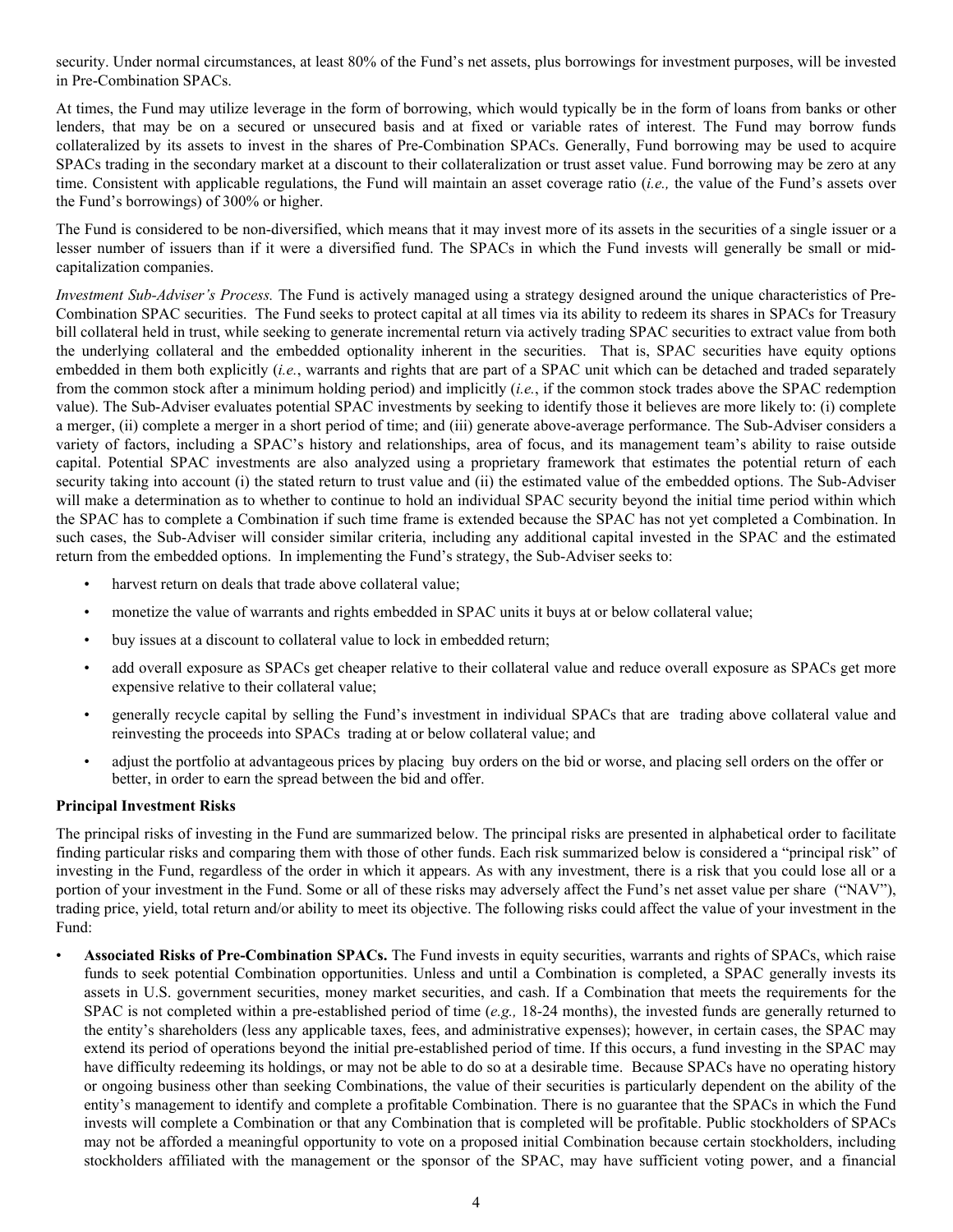incentive, to approve such a transaction without support from public stockholders. As a result, a SPAC may complete a Combination even though a majority of its public stockholders do not support such a Combination. Although redemption rights are generally granted to all public shareholders regardless of how they vote, exchange rules may only oblige SPACs to offer redemption rights to shareholders that vote against a Combination. Some SPACs may pursue Combinations only within certain industries or regions, which may increase the volatility of their prices. Additionally, SPAC securities, which are typically traded in the over-the-counter market, may be considered illiquid and/or be subject to restrictions on resale or redemption, which may have the effect of discouraging shareholders from accumulating large blocks of SPAC holdings.

- **Borrowing and Leverage Risk.** Borrowing magnifies the potential for gain or loss by the Fund and, therefore, increases the possibility of fluctuation in the Fund's NAV. This is the speculative factor known as leverage. Because the Fund's investments will fluctuate in value, while the interest on borrowed amounts may be fixed, the Fund's NAV may tend to increase more as the value of its investments increases, or to decrease more as the value of its investments decreases, during times of borrowing. Unless profits on investments acquired with borrowed funds exceed the costs of borrowing, the use of borrowing will cause the Fund's investment performance to decrease. Borrowing also may cause the Fund to liquidate positions under adverse market conditions to satisfy its repayment obligations. Borrowing increases the risk of loss and may increase the volatility of the Fund.
- **• Equity Market Risk.** The equity securities held in the Fund's portfolio may experience sudden, unpredictable drops in value or long periods of decline in value. This may occur because of factors that affect securities markets generally or factors affecting specific issuers, industries, sectors or companies in which the Fund invests. Common stock, warrants, and rights are generally exposed to greater risk than other types of securities, such as preferred stocks and debt obligations, because common stockholders generally have inferior rights to receive payment from issuers.
- **• ETF Risks.** The Fund is an ETF, and, as a result of its structure, it is exposed to the following risks:
	- *◦ Authorized Participants, Market Makers, and Liquidity Providers Concentration Risk*. The Fund has a limited number of financial institutions that may act as Authorized Participants ("APs"). In addition, there may be a limited number of market makers and/or liquidity providers in the marketplace. To the extent either of the following events occur, Shares may trade at a material discount to NAV and possibly face delisting: (i) APs exit the business or otherwise become unable to process creation and/or redemption orders and no other APs step forward to perform these services, or (ii) market makers and/or liquidity providers exit the business or significantly reduce their business activities and no other entities step forward to perform their functions.
	- *◦ Costs of Buying or Selling Shares.* Due to the costs of buying or selling Shares, including brokerage commissions imposed by brokers and bid/ask spreads, frequent trading of Shares may significantly reduce investment results and an investment in Shares may not be advisable for investors who anticipate regularly making small investments.
	- *Shares May Trade at Prices Other Than NAV.* As with all ETFs, Shares may be bought and sold in the secondary market at market prices. Although it is expected that the market price of Shares will approximate the Fund's NAV, there may be times when the market price of Shares is more than the NAV intra-day (premium) or less than the NAV intra-day (discount) due to supply and demand of Shares or during periods of market volatility. This risk is heightened in times of market volatility, periods of steep market declines, and periods when there is limited trading activity for Shares in the secondary market, in which case such premiums or discounts may be significant. Because securities held by the Fund may trade on foreign exchanges that are closed when the Fund's primary listed exchange is open, the Fund is likely to experience premiums or discounts greater than those of domestic ETFs.
	- *Trading*. Although Shares are listed for trading on the NYSE Arca, Inc. (the "Exchange") and may be traded on U.S. exchanges other than the Exchange, there can be no assurance that Shares will trade with any volume, or at all, on any stock exchange. In stressed market conditions, the liquidity of Shares may begin to mirror the liquidity of the Fund's underlying portfolio holdings, which can be significantly less liquid than Shares.
- **Illiquidity Risk.** Illiquidity risk exists when particular investments are difficult to purchase or sell, possibly preventing the Fund from selling these illiquid investments at an advantageous price or at the time desired. A lack of liquidity may also cause the value of investments to decline. Illiquid investments may also be difficult to value.
- **Management Risk.** The Sub-Adviser continuously evaluates the Fund's holdings, purchases and sales with a view to achieving the Fund's investment objective. However, achievement of the stated investment objective cannot be guaranteed. The Sub-Adviser's judgment about the markets, the economy, or companies may not anticipate actual market movements, economic conditions or company performance, and these factors may affect the return on your investment.
- **Market Capitalization Risk.**
	- *Mid-Capitalization Investing*. The securities of mid-capitalization companies may be more vulnerable to adverse issuer, market, political, or economic developments than securities of large-capitalization companies. The securities of midcapitalization companies generally trade in lower volumes and are subject to greater and more unpredictable price changes than large capitalization stocks or the stock market as a whole.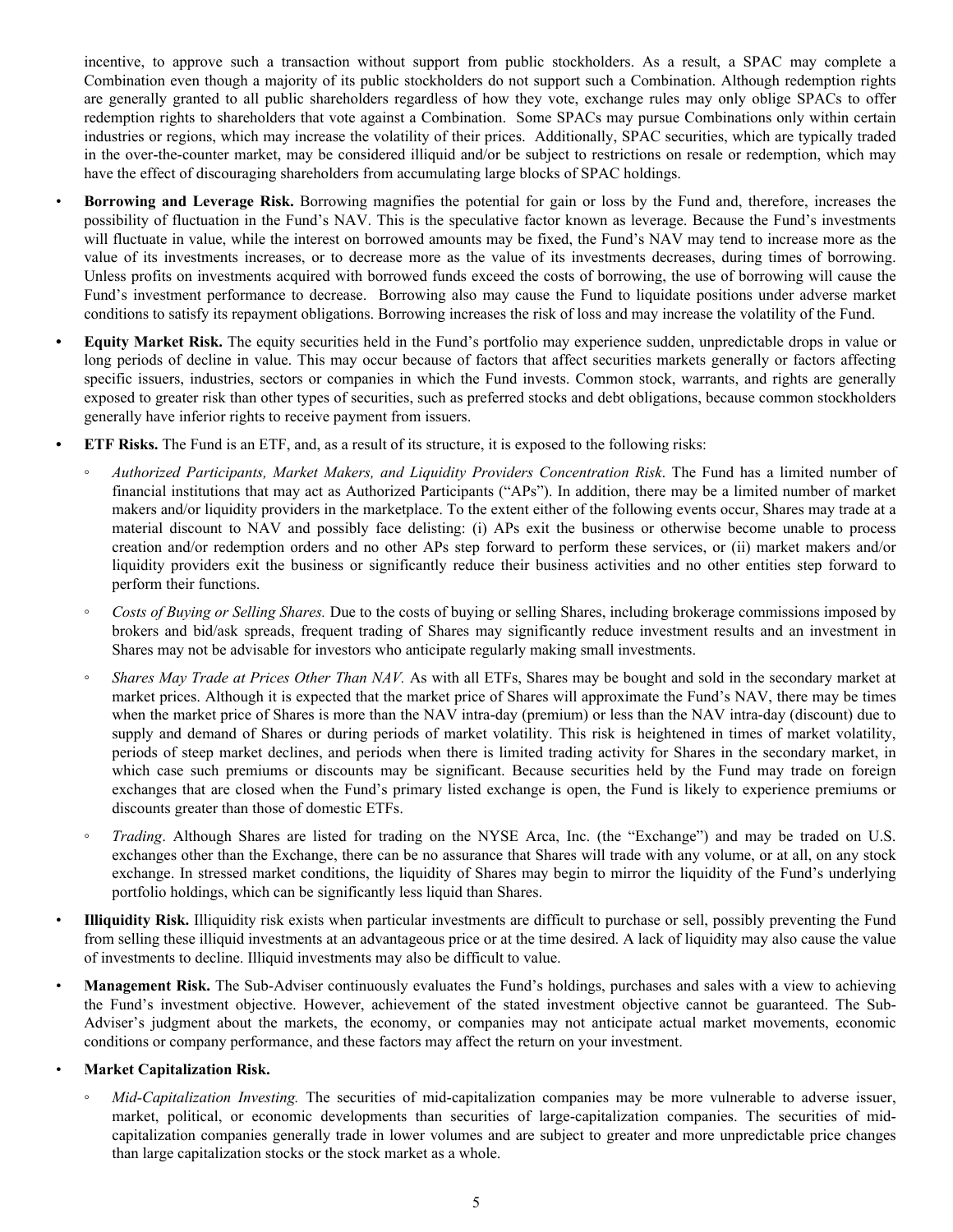- <span id="page-5-0"></span>*Small-Capitalization Investing.* The securities of small-capitalization companies may be more vulnerable to adverse issuer, market, political, or economic developments than securities of large- or mid-capitalization companies. The securities of small-capitalization companies generally trade in lower volumes and are subject to greater and more unpredictable price changes than large- or mid-capitalization stocks or the stock market as a whole. There is typically less publicly available information concerning smaller-capitalization companies than for larger, more established companies.
- Market Risk. The trading prices of securities and other instruments fluctuate in response to a variety of factors. These factors include events impacting the entire market or specific market segments, such as political, market and economic developments, as well as events that impact specific issuers. The Fund's NAV and market price, like security and commodity prices generally, may fluctuate significantly in response to these and other factors. As a result, an investor could lose money over short or long periods of time. U.S. and international markets have experienced significant periods of volatility in recent years due to a number of these factors, including the impact of the coronavirus (COVID-19) pandemic and related public health issues, growth concerns in the U.S. and overseas, uncertainties regarding interest rates, trade tensions and the threat of tariffs imposed by the U.S. and other countries. These developments as well as other events could result in further market volatility and negatively affect financial asset prices, the liquidity of certain securities and the normal operations of securities exchanges and other markets. It is unknown how long circumstances related to the pandemic will persist, whether they will reoccur in the future, whether efforts to support the economy and financial markets will be successful, and what additional implications may follow from the pandemic. The impact of these events and other epidemics or pandemics in the future could adversely affect Fund performance.
- **• New Fund Risk.** The Fund is a recently organized investment company with no operating history. As a result, prospective investors have no track record or history on which to base their investment decision.
- **Non-Diversification Risk.** Because the Fund is "non-diversified," it may invest a greater percentage of its assets in the securities of a single issuer or a lesser number of issuers than if it was a diversified fund. As a result, the Fund may be more exposed to the risks associated with and developments affecting an individual issuer or a lesser number of issuers than a fund that invests more widely. This may increase the Fund's volatility and cause the performance of a relatively small number of issuers to have a greater impact on the Fund's performance.
- **Portfolio Turnover Risk.** Because the Fund may "turn over" some or all of its portfolio frequently, the Fund may incur high levels of transaction costs from commissions or mark-ups in the bid/offer spread. Higher portfolio turnover (*e.g.*, in excess of 100% per year) may result in the Fund paying higher levels of transaction costs and generating greater tax liabilities for shareholders.
- **Rights and Warrants Risk.** The Fund may purchase rights and warrants and rights to purchase equity securities. Investments in warrants or rights are pure speculation in that they have no voting rights, pay no dividends and have no rights with respect to the assets of the corporation issuing them. They do not represent ownership of the securities, but only the right to buy them. Warrants and rights and warrants involve the risk that the Fund could lose the purchase value of the warrant or right if the warrant or right is not exercised or sold prior to its expiration.
	- *Post-Combination SPAC Warrants.* Although the Fund generally will not hold the common stock of a Post-Combination SPAC, the Fund may hold warrants to buy the stock of companies that are derived from a SPAC. Post-Combination SPACs may be unseasoned and lack a trading history, a track record of reporting to investors, and widely available research coverage. Post-Combination SPACs are thus often subject to extreme price volatility and speculative trading. The stocks underlying the warrants may have above average price appreciation that may not continue and the performance of these stocks may not replicate the performance exhibited in the past, which could adversely affect the value of the warrants the Fund holds.
	- **• Tax Risk.** The investment in equity securities of SPACs introduces complexities beyond typical equity investments and may introduce tax risks to the Fund. In particular, certain non-U.S. SPACs may be treated as "passive foreign investment companies" ("PFICs") under the Code, thereby causing the Fund to be subject to special tax rules. If a SPAC is classified as a PFIC, the Fund may be subject to U.S. federal income tax on a portion of any "excess distribution" or gain from the disposition of shares in the PFIC even if such income is distributed as a taxable dividend by the Fund to its shareholders. Additional charges in the nature of interest may be imposed on a Fund in respect of deferred taxes arising from such distributions or gains unless the Fund makes certain elections. See "Federal Income Taxes—Foreign Investments" in the SAI for additional information.

## **Performance**

The Fund is new and therefore does not have a performance history for a full calendar year. In the future, performance information for the Fund will be presented in this section. Updated performance information is available on the Fund's website at www.csh-etf.com.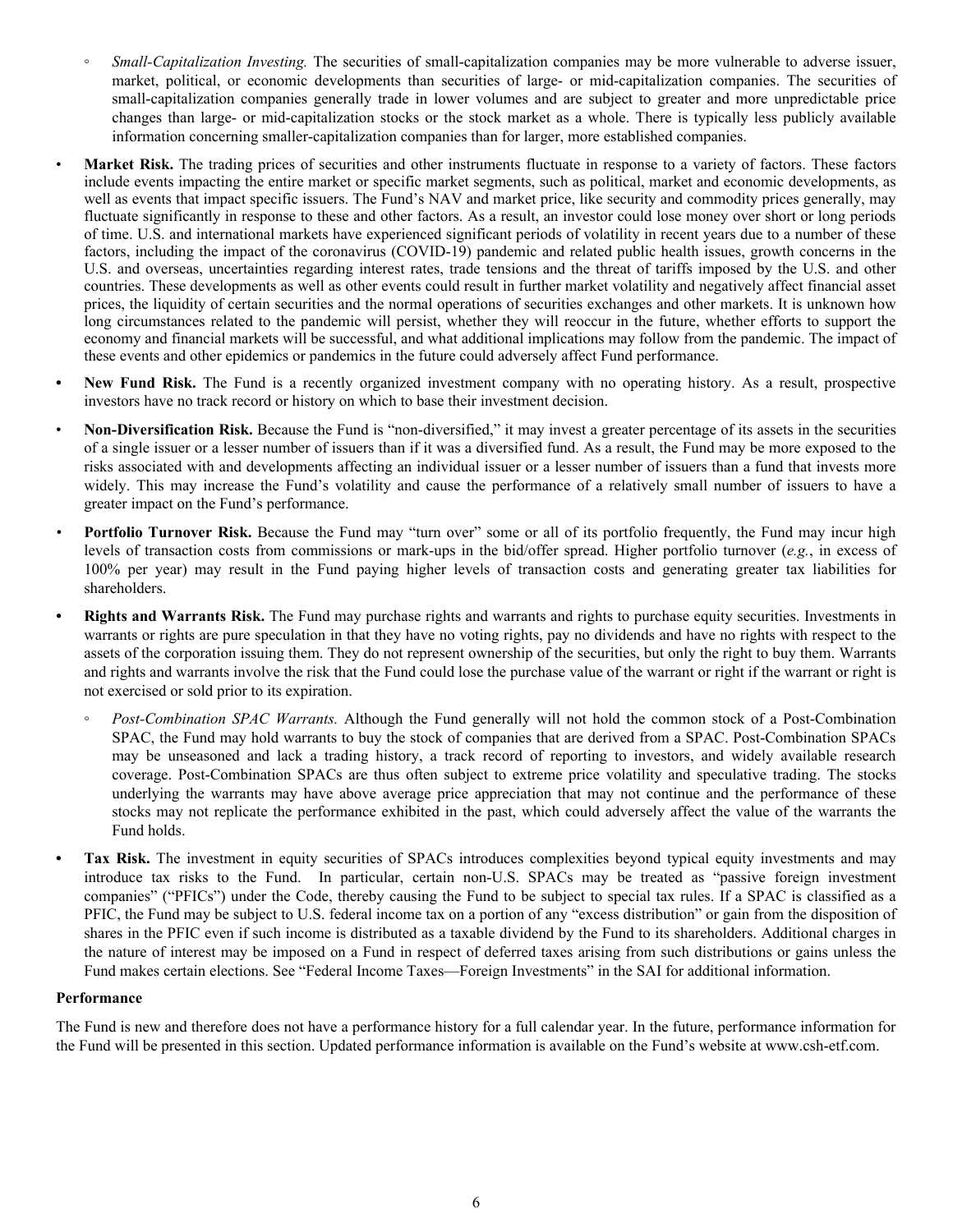## <span id="page-6-0"></span>**Portfolio Management**

| Adviser           | Morgan Creek Capital Management, LLC                                                                                                              |
|-------------------|---------------------------------------------------------------------------------------------------------------------------------------------------|
| Sub-Adviser       | Exos Asset Management, LLC                                                                                                                        |
| Portfolio Manager | Dewey Tucker Partner and Portfolio Manager of the Sub-Adviser, has been the portfolio manager of the<br>Fund since its inception in January 2022. |

#### **Purchase and Sale of Shares**

The Fund issues and redeems Shares at NAV only in large blocks known as "Creation Units," which only APs (typically, brokerdealers) may purchase or redeem. The Fund generally issues and redeems Creation Units in exchange for a portfolio of securities (the "Deposit Securities") and/or a designated amount of U.S. cash.

Shares are listed on the Exchange, and individual Shares may only be bought and sold in the secondary market through a broker or dealer at market prices, rather than NAV. Because Shares trade at market prices rather than NAV, Shares may trade at a price greater than NAV (premium) or less than NAV (discount).

An investor may incur costs attributable to the difference between the highest price a buyer is willing to pay to purchase Shares (the "bid" price) and the lowest price a seller is willing to accept for Shares (the "ask" price) when buying or selling Shares in the secondary market. The difference in the bid and ask prices is referred to as the "bid-ask spread."

Recent information regarding the Fund's NAV, market price, how often Shares traded on the Exchange at a premium or discount, and bid-ask spreads can be found on the Fund's website at www.csh-etf.com.

#### **Tax Information**

Fund distributions are generally taxable as ordinary income, qualified dividend income, or capital gains (or a combination), unless your investment is in an individual retirement account ("IRA") or other tax-advantaged account. Distributions on investments made through tax-deferred arrangements may be taxed later upon withdrawal of assets from those accounts.

#### **Financial Intermediary Compensation**

If you purchase Shares through a broker-dealer or other financial intermediary (such as a bank) (an "Intermediary"), the Adviser or its affiliates may pay Intermediaries for certain activities related to the Fund, including participation in activities that are designed to make Intermediaries more knowledgeable about exchange-traded products, including the Fund, or for other activities, such as marketing, educational training or other initiatives related to the sale or promotion of Shares. These payments may create a conflict of interest by influencing the Intermediary and your salesperson to recommend the Fund over another investment. Any such arrangements do not result in increased Fund expenses. Ask your salesperson or visit the Intermediary's website for more information.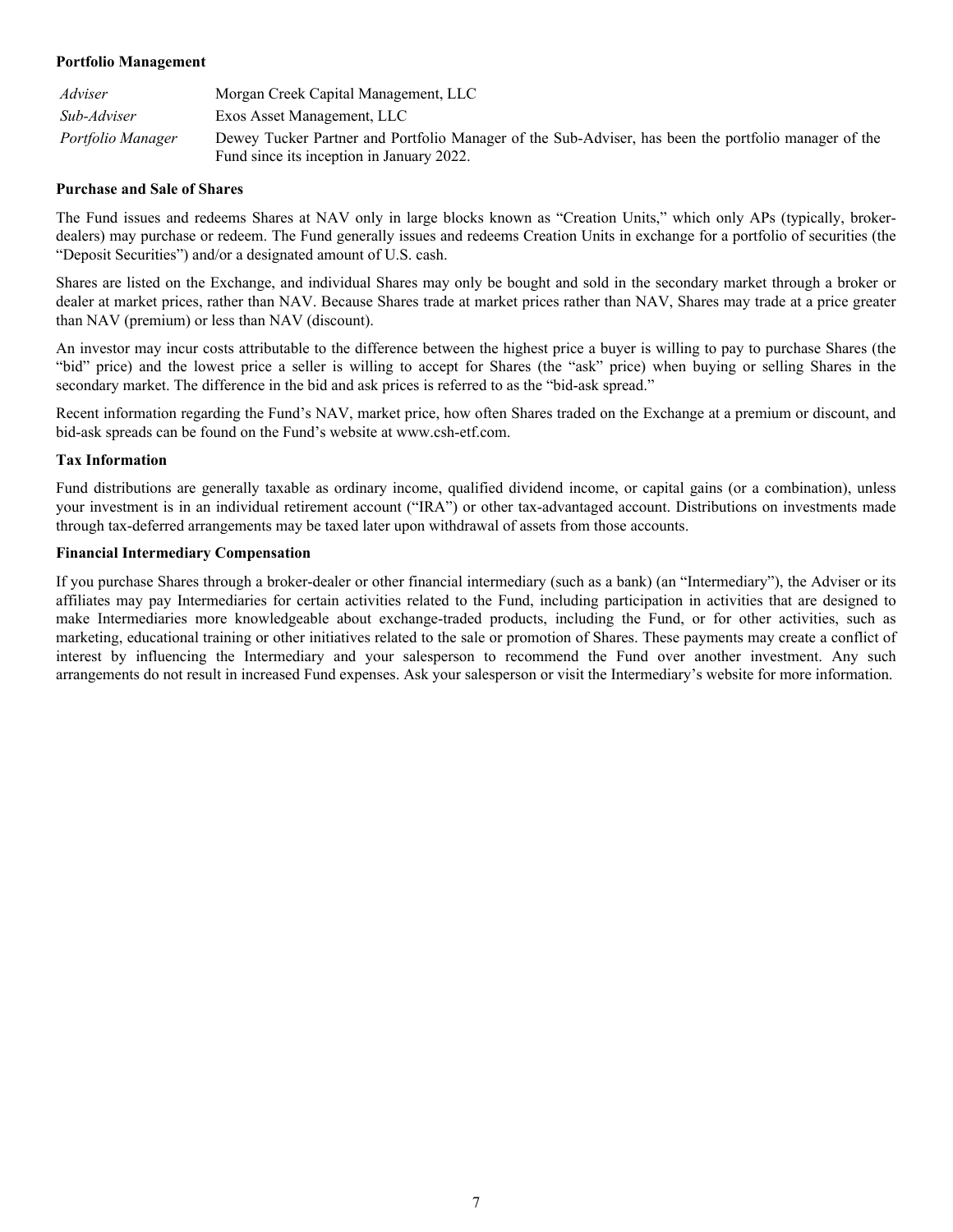#### <span id="page-7-0"></span>**ADDITIONAL INFORMATION ABOUT THE FUND**

#### **Investment Objective**

The Fund's investment objective has been adopted as a non-fundamental investment policy and may be changed without shareholder approval upon written notice to shareholders.

#### **Principal Investment Strategies**

The following information is in addition to, and should be read along with, the description of the Fund's principal investment strategies in the section titled "Fund Summary—Principal Investment Strategies" above.

In accordance with Rule 35d-1 under the Investment Company Act of 1940 (the "1940 Act"), the Fund has adopted a non-fundamental investment policy to invest, under normal circumstances, at least 80% of its net assets (plus the amount of any borrowing for investment purposes) in Pre-Combination SPACs. Such policy may be changed without shareholder approval upon 60 days' written notice to the Fund's shareholders.

*Temporary Defensive Positions.* For temporary defensive purposes during adverse market, economic, political or other conditions, the Fund may invest in cash or cash equivalents or short-term instruments such as commercial paper, money market mutual funds, or short-term U.S. government securities. Taking a temporary defensive position may result in the Fund not achieving its investment objective.

#### **Principal Investment Risks**

An investment in the Fund entails risks. The Fund could lose money, or its performance could trail that of other investment alternatives. The following provides additional information about the Fund's principal risks. It is important that investors closely review and understand these risks before making an investment decision. Just as in the Fund's summary section, the principal risks are presented in alphabetical order to facilitate finding particular risks and comparing them with those of other funds. Each risk summarized below is considered a "principal risk" of investing in the Fund, regardless of the order in which it appears.

- **• Associated Risks of Pre-Combination SPACs.** The Fund invests in equity securities, warrants and rights of SPACs, which raise funds to seek potential Combination opportunities. Unless and until a Combination is completed, a SPAC generally invests its assets in U.S. government securities, money market securities, and cash. If a Combination that meets the requirements for the SPAC is not completed within a pre-established period of time (*e.g.,* 18-24 months), the invested funds are generally returned to the entity's shareholders (less any applicable taxes, fees, and administrative expenses); however, in certain cases, the SPAC may extend its period of operations beyond the initial pre-established period of time. If this occurs, a fund investing in the SPAC may have difficulty redeeming its holdings, or may not be able to do so at a desirable time.Because SPACs have no operating history or ongoing business other than seeking Combinations, the value of their securities is particularly dependent on the ability of the entity's management to identify and complete a profitable Combination. There is no guarantee that the SPACs in which the Fund invests will complete a Combination or that any Combination that is completed will be profitable. Public stockholders of SPACs may not be afforded a meaningful opportunity to vote on a proposed initial Combination because certain stockholders, including stockholders affiliated with the management or the sponsor of the SPAC, may have sufficient voting power, and a financial incentive, to approve such a transaction without support from public stockholders. As a result, a SPAC may complete a Combination even though a majority of its public stockholders do not support such a Combination. Although redemption rights are generally granted to all public shareholders regardless of how they vote, exchange rules may only oblige SPACs to offer redemption rights to shareholders that vote against a Combination.Some SPACs may pursue Combinations only within certain industries or regions, which may increase the volatility of their prices. Additionally, SPAC securities, which are typically traded in the over-the-counter market, may be considered illiquid and/or be subject to restrictions on resale or redemption, which may have the effect of discouraging shareholders from accumulating large blocks of SPAC holdings.
- **Borrowing and Leverage Risk.** Borrowing magnifies the potential for gain or loss by the Fund and, therefore, increases the possibility of fluctuation in the Fund's net asset values. This is the speculative factor known as leverage. Because the Fund's investments will fluctuate in value, while the interest on borrowed amounts may be fixed, the Fund's net asset value may tend to increase more as the value of its investments increases, or to decrease more as the value of its investments decreases, during times of borrowing. Unless profits on investments acquired with borrowed funds exceed the costs of borrowing, the use of borrowing will cause the Fund's investment performance to decrease.
- **• Equity Market Risk.** Common stocks, warrants and rights are susceptible to general stock market fluctuations and to volatile increases and decreases in value as market confidence in and perceptions of their issuers change. These investor perceptions are based on various and unpredictable factors including: expectations regarding government, economic, monetary and fiscal policies; inflation and interest rates; economic expansion or contraction; and global or regional political, economic and banking crises. If you held common stock, or common stock equivalents, of any given issuer, you would generally be exposed to greater risk than if you held preferred stocks and debt obligations of the issuer because common stockholders, or holders of equivalent interests, generally have inferior rights to receive payments from issuers in comparison with the rights of preferred stockholders, bondholders, and other creditors of such issuers..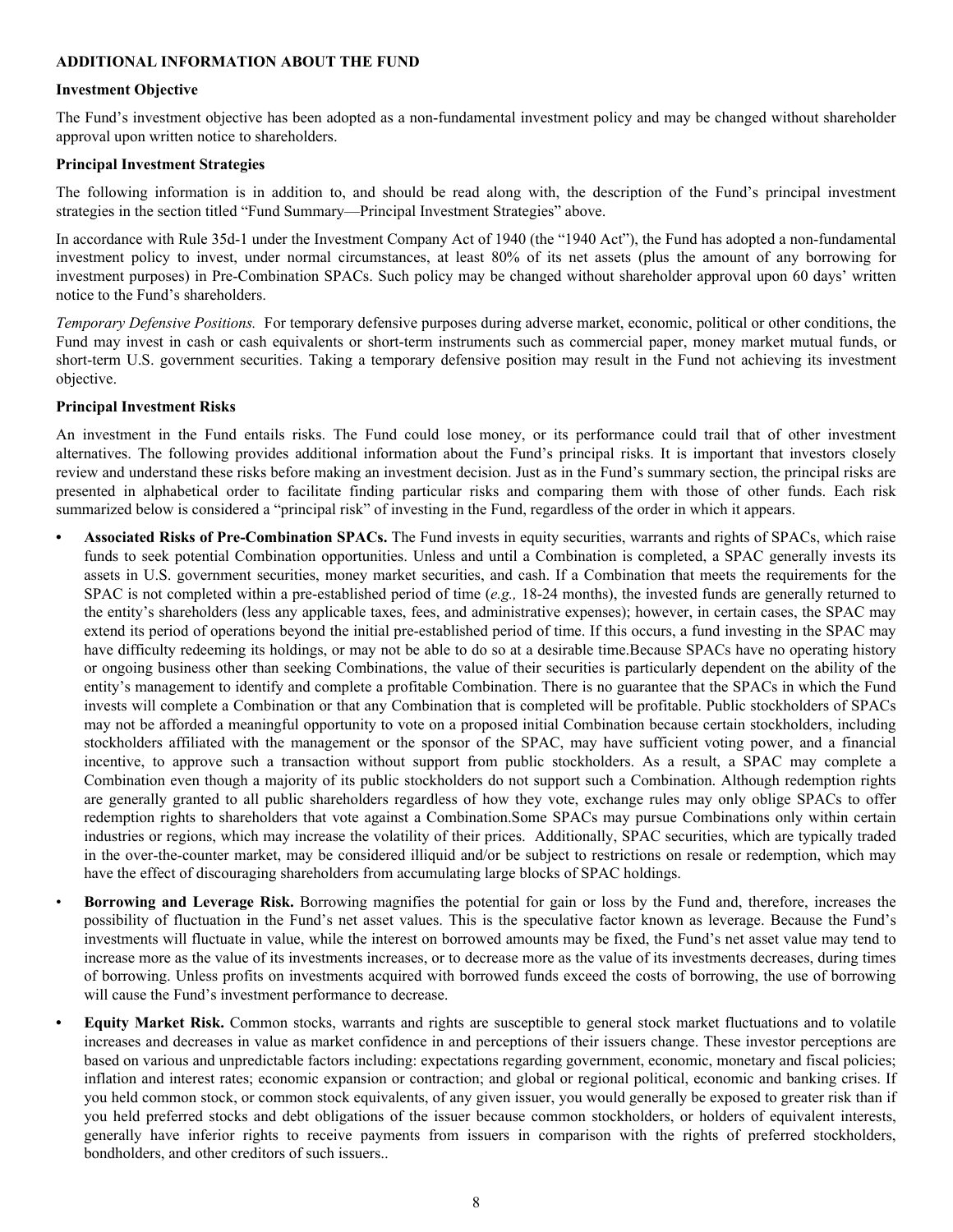Beginning in the first quarter of 2020, financial markets in the United States and around the world experienced extreme and in many cases unprecedented volatility and severe losses due to the global pandemic caused by COVID-19, a novel coronavirus. The pandemic has resulted in a wide range of social and economic disruptions, including closed borders, voluntary or compelled quarantines of large populations, stressed healthcare systems, reduced or prohibited domestic or international travel, supply chain disruptions, and so-called "stay-at-home" orders throughout much of the United States and many other countries. The fall-out from these disruptions has included the rapid closure of businesses deemed "non-essential" by federal, state, or local governments and rapidly increasing unemployment, as well as greatly reduced liquidity for certain instruments at times. Some sectors of the economy and individual issuers have experienced particularly large losses. Such disruptions may continue for an extended period of time or reoccur in the future to a similar or greater extent. In response, the U.S. government and the Federal Reserve have taken extraordinary actions to support the domestic economy and financial markets, resulting in very low interest rates and in some cases negative yields. It is unknown how long circumstances related to the pandemic will persist, whether they will reoccur in the future, whether efforts to support the economy and financial markets will be successful, and what additional implications may follow from the pandemic. The impact of these events and other epidemics or pandemics in the future could adversely affect Fund performance.

**• ETF Risks.** The Fund is an ETF, and, as a result of its structure, it is exposed to the following risks:

- *◦ Authorized Participants, Market Makers, and Liquidity Providers Concentration Risk.* The Fund has a limited number of financial institutions that may act as APs. In addition, there may be a limited number of market makers and/or liquidity providers in the marketplace. To the extent either of the following events occur, Shares may trade at a material discount to NAV and possibly face delisting: (i) APs exit the business or otherwise become unable to process creation and/or redemption orders and no other APs step forward to perform these services, or (ii) market makers and/or liquidity providers exit the business or significantly reduce their business activities and no other entities step forward to perform their functions.
- *◦ Costs of Buying or Selling Shares.* Investors buying or selling Shares in the secondary market will pay brokerage commissions or other charges imposed by brokers, as determined by that broker. Brokerage commissions are often a fixed amount and may be a significant proportional cost for investors seeking to buy or sell relatively small amounts of Shares. In addition, secondary market investors will also incur the cost of the difference between the price at which an investor is willing to buy Shares (the "bid" price) and the price at which an investor is willing to sell Shares (the "ask" price). This difference in bid and ask prices is often referred to as the "spread" or "bid/ask spread." The bid/ask spread varies over time for Shares based on trading volume and market liquidity, and is generally lower if Shares have more trading volume and market liquidity and higher if Shares have little trading volume and market liquidity. Further, a relatively small investor base in the Fund, asset swings in the Fund and/or increased market volatility may cause increased bid/ask spreads. Due to the costs of buying or selling Shares, including bid/ask spreads, frequent trading of Shares may significantly reduce investment results and an investment in Shares may not be advisable for investors who anticipate regularly making small investments.
- *Shares May Trade at Prices Other Than NAV.* As with all ETFs, Shares may be bought and sold in the secondary market at market prices. Although it is expected that the market price of Shares will approximate the Fund's NAV, there may be times when the market price of Shares is more than the NAV intra-day (premium) or less than the NAV intra-day (discount) due to supply and demand of Shares or during periods of market volatility. This risk is heightened in times of market volatility or periods of steep market declines and periods when there is limited trading activity for Shares in the secondary market, in which case such premiums or discounts may be significant. The market price of Shares during the trading day, like the price of any exchange-traded security, includes a "bid/ask" spread charged by the exchange specialist, market makers or other participants that trade Shares. In times of severe market disruption, the bid/ask spread can increase significantly. At those times, Shares are most likely to be traded at a discount to NAV, and the discount is likely to be greatest when the price of Shares is falling fastest, which may be the time that you most want to sell your Shares. The Adviser believes that, under normal market conditions, large market price discounts or premiums to NAV will not be sustained because of arbitrage opportunities.
- *Trading*. Although Shares are listed for trading on the Exchange and may be listed or traded on U.S. and non-U.S. stock exchanges other than the Exchange, there can be no assurance that an active trading market for such Shares will develop or be maintained. Trading in Shares may be halted due to market conditions or for reasons that, in the view of the Exchange, make trading in Shares inadvisable. In addition, trading in Shares on the Exchange is subject to trading halts caused by extraordinary market volatility pursuant to Exchange "circuit breaker" rules, which temporarily halt trading on the Exchange when a decline in the S&P 500 Index during a single day reaches certain thresholds (*e.g.*, 7%, 13%, and 20%). Additional rules applicable to the Exchange may halt trading in Shares when extraordinary volatility causes sudden, significant swings in the market price of Shares. There can be no assurance that Shares will trade with any volume, or at all, on any stock exchange. In stressed market conditions, the liquidity of Shares may begin to mirror the liquidity of the Fund's underlying portfolio holdings, which can be significantly less liquid than Shares.
- **Illiquidity Risk.** Illiquidity risk exists when particular investments are difficult to purchase or sell, possibly preventing the Fund from selling these illiquid investments at an advantageous price or at the time desired. A lack of liquidity may also cause the value of investments to decline. Illiquid investments may also be difficult to value.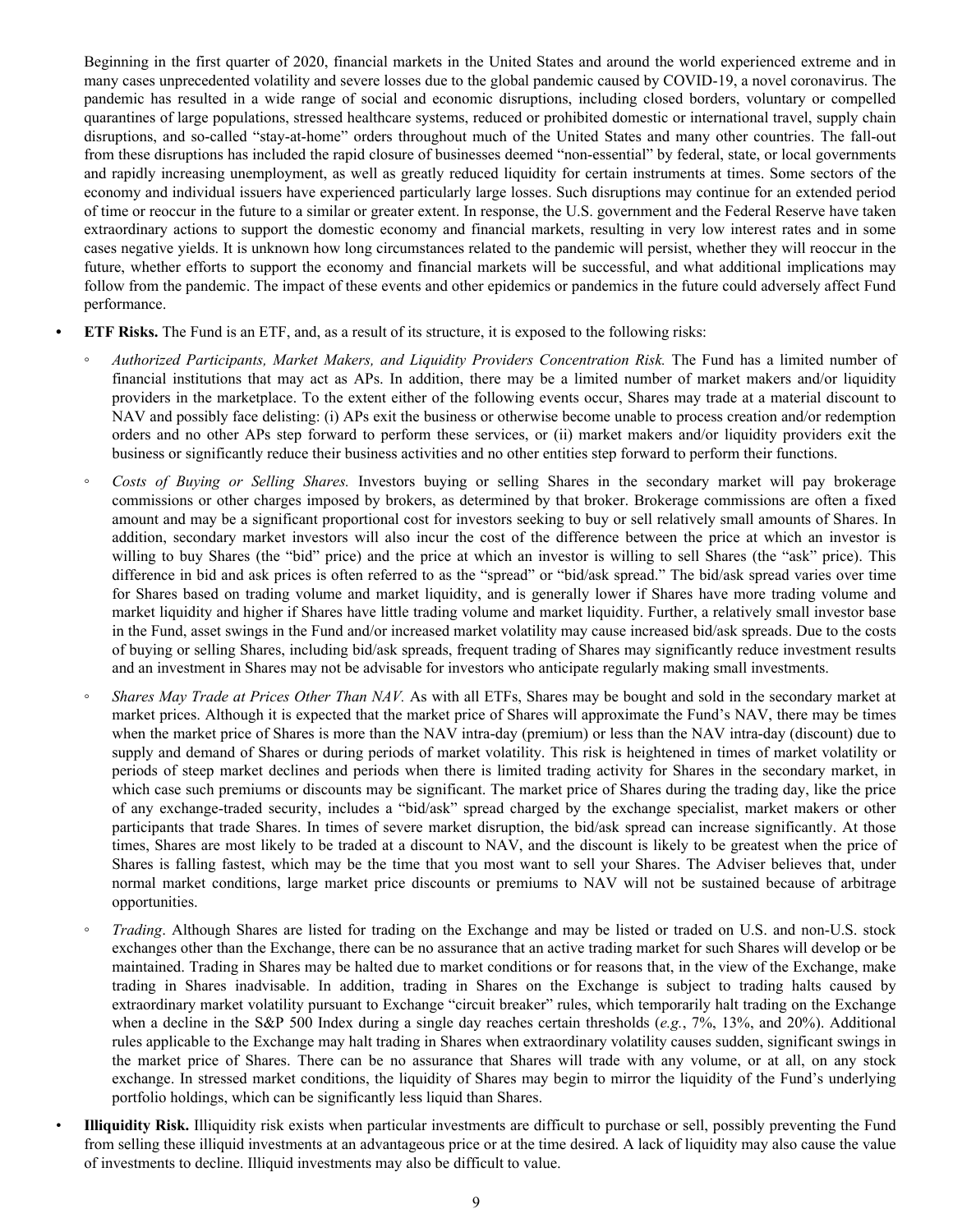**Management Risk.** The Sub-Adviser continuously evaluates the Fund's holdings, purchases and sales with a view to achieving the Fund's investment objective. However, achievement of the stated investment objective cannot be guaranteed. The Sub-Adviser's judgment about the markets, the economy, or companies may not anticipate actual market movements, economic conditions or company performance, and these factors may affect the return on your investment. In fact, no matter how good a job the Sub-Adviser does, you could lose money on your investment in the Fund, just as you could with other investments. If the Sub-Adviser is incorrect in its assessment of the income, growth or price realization potential of the Fund's holdings or incorrect in its assessment of general market or economic conditions, then the value of the Fund's shares may decline.

## • **Market Capitalization Risk.**

- *Mid-Capitalization Investing.* The securities of mid-capitalization companies may be more vulnerable to adverse issuer, market, political, or economic developments than securities of large-capitalization companies. The securities of midcapitalization companies generally trade in lower volumes and are subject to greater and more unpredictable price changes than large capitalization stocks or the stock market as a whole.
- *Small-Capitalization Investing.* The securities of small-capitalization companies may be more vulnerable to adverse issuer, market, political, or economic developments than securities of large- or mid-capitalization companies. The securities of small-capitalization companies generally trade in lower volumes and are subject to greater and more unpredictable price changes than large- or mid-capitalization stocks or the stock market as a whole. There is typically less publicly available information concerning smaller-capitalization companies than for larger, more established companies.

Market Risk. The trading prices of securities and other instruments fluctuate in response to a variety of factors. These factors include events impacting the entire market or specific market segments, such as political, market and economic developments, as well as events that impact specific issuers. The Fund's NAV and market price, like security and commodity prices generally, may fluctuate significantly in response to these and other factors. As a result, an investor could lose money over short or long periods of time. U.S. and international markets have experienced significant periods of volatility in recent years due to a number of economic, political and global macro factors, including public health issues, growth concerns in the U.S. and overseas, uncertainties regarding interest rates, trade tensions and the threat of tariffs imposed by the U.S. and other countries. These developments as well as other events could result in further market volatility and negatively affect financial asset prices, the liquidity of certain securities and the normal operations of securities exchanges and other markets, which could have an adverse effect on the Fund.

The respiratory illness COVID-19 caused by a novel coronavirus has resulted in a pandemic and major disruption to economies and markets around the world, including the United States. The pandemic has resulted in a wide range of social and economic disruptions, including closed borders, voluntary or compelled quarantines of large populations, stressed healthcare systems, reduced or prohibited domestic or international travel, supply chain disruptions, and so-called "stay-at-home" orders throughout much of the United States and many other countries. Financial markets have experienced extreme volatility and severe losses, and trading in many instruments has been disrupted. Some sectors of the economy and individual issuers have experienced particularly large losses. Such disruptions may continue for an extended period of time or reoccur in the future to a similar or greater extent. Liquidity for many instruments has been greatly reduced for periods of time. In response to these disruptions, the U.S. government and the Federal Reserve have taken extraordinary actions to support the domestic economy and financial markets, resulting in very low interest rates and in some cases negative yields. It is unknown how long circumstances related to the pandemic will persist, whether they will reoccur in the future, whether efforts to support the economy and financial markets will be successful, and what additional implications may follow from the pandemic. The impact of these events and other epidemics or pandemics in the future could adversely affect Fund performance.

- **New Fund Risk.** The Fund is a recently organized investment company with no operating history. As a result, prospective investors have no track record or history on which to base their investment decision. Moreover, investors will not be able to evaluate the Fund against one or more comparable funds on the basis of relative performance until the Fund has established a track record.
- **Non-Diversification Risk.** Because the Fund is "non-diversified," it may invest a greater percentage of its assets in the securities of a single issuer or a lesser number of issuers than if it was a diversified fund. As a result, the Fund may be more exposed to the risks associated with and developments affecting an individual issuer or a lesser number of issuers than a fund that invests more widely. This may increase the Fund's volatility and cause the performance of a relatively small number of issuers to have a greater impact on the Fund's performance.
- **Portfolio Turnover Risk.** Because the Fund may "turn over" some or all of its positions as frequently as monthly, the Fund may incur high levels of transaction costs from commissions or mark-ups in the bid/offer spread. Higher portfolio turnover may result in the Fund paying higher levels of transaction costs and generating greater tax liabilities for shareholders. Portfolio turnover risk may cause the Fund's performance to be less than you expect. While the turnover of the warrants and rights is not deemed "portfolio turnover" for accounting purposes, the economic impact to the Fund is similar to what could occur if the Fund experienced high portfolio turnover (*e.g.*, in excess of 100% per year).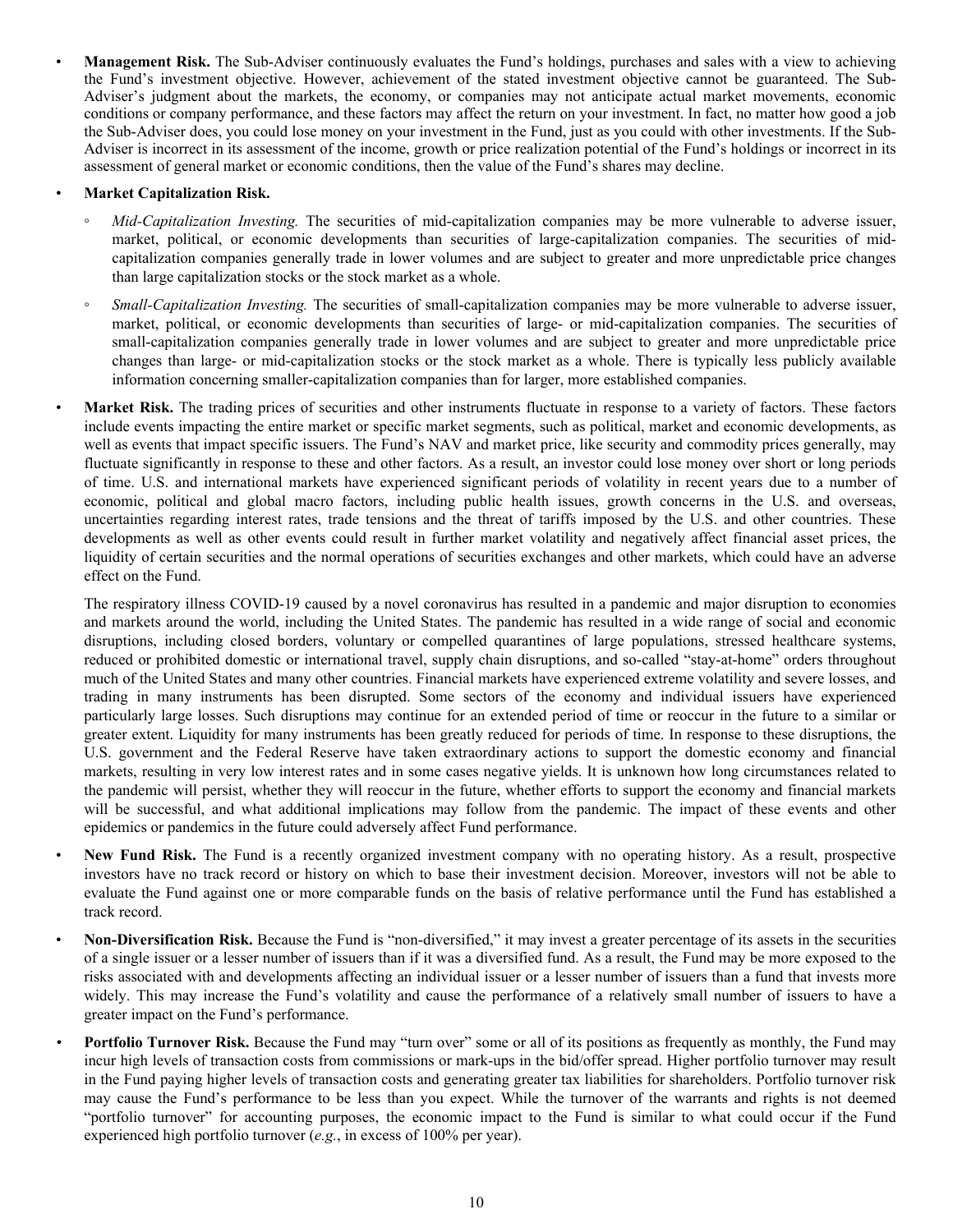- <span id="page-10-0"></span>*•* **Rights and Warrants Risk.** The Fund may purchase warrants and rights to purchase equity securities. Investments in warrants and rights are pure speculation in that they have no voting rights, pay no dividends and have no rights with respect to the assets of the corporation issuing them. They do not represent ownership of the securities, but only the right to buy them. The prices of warrants and rights (if traded independently) and warrants do not necessarily move parallel to the prices of the underlying securities. Warrants and rights involve the risk that the Fund could lose the purchase value of the warrant or right if the warrant or right is not exercised prior to its expiration. They also involve the risk that the effective price paid for the warrant or rights added to the subscription price of the related security may be greater than the value of the subscribed security's market price.
	- *Post-Combination SPAC Warrants.* Although the Fund generally will not hold the common stock of a Post-Combination SPAC, the Fund may hold warrants to buy the stock of companies that are derived from a SPAC. Post-Combination SPACs may be unseasoned and lack a trading history, a track record of reporting to investors, and widely available research coverage. Post-Combination SPACs are thus often subject to extreme price volatility and speculative trading. The stocks underlying the warrants may have above average price appreciation that may not continue and the performance of these stocks may not replicate the performance exhibited in the past, which could adversely affect the value of the warrants the Fund holds.
- Tax Risk. The investment in equity securities of SPACs introduces complexities beyond typical equity investments and may introduce tax risks to the Fund. In particular, certain non-U.S. SPACs may be treated as "passive foreign investment companies" ("PFICs") under the Code, thereby causing the Fund to be subject to special tax rules. If a SPAC is classified as a PFIC, the Fund may be subject to U.S. federal income tax on a portion of any "excess distribution" or gain from the disposition of shares in the PFIC even if such income is distributed as a taxable dividend by the Fund to its shareholders. Additional charges in the nature of interest may be imposed on a Fund in respect of deferred taxes arising from such distributions or gains unless the Fund makes certain elections. See "Federal Income Taxes—Foreign Investments" in the SAI for additional information.

## **PORTFOLIO HOLDINGS INFORMATION**

Information about the Fund's daily portfolio holdings is available at www.csh-etf.com. A complete description of the Fund's policies and procedures with respect to the disclosure of the Fund's portfolio holdings is available in the Fund's Statement of Additional Information ("SAI").

#### **MANAGEMENT**

#### **Investment Adviser**

Morgan Creek Capital Management, LLC, located at 301 W. Barbee Chapel Road, Suite 200, Chapel Hill, North Carolina 27517, serves as the investment adviser for the Fund. The Adviser, subject to the oversight of the Board, provides investment management and operational oversight of the Sub-Adviser. The Adviser also arranges for transfer agency, custody, fund administration, distribution and all other services necessary for the Fund to operate. The Adviser is an SEC-registered investment adviser that provides investment advisory services to separately managed accounts and sub-advisory services to institutional clients, in addition to providing investment advisory services to the Fund. As of December 31, 2021, the Adviser had approximately \$2.2 billion in assets under management.

For the services it provides to the Fund, the Adviser is entitled to a unified management fee, which is calculated daily and paid monthly, at an annual rate based on the Fund's average daily net assets as set forth in the table below.

| Fund                                        | <b>Management Fee</b> |
|---------------------------------------------|-----------------------|
| Morgan Creek-Exos Active SPAC Arbitrage ETF | $1.25\%$              |

Pursuant to an investment advisory agreement between the Trust, on behalf of the Fund, and the Adviser (the "Advisory Agreement"), the Adviser has agreed to pay all expenses of the Fund except the fee paid to the Adviser under the Advisory Agreement, interest charges on any borrowings, dividends, and other expenses on securities sold short, taxes, brokerage commissions and other expenses incurred in placing orders for the purchase and sale of securities and other investment instruments, acquired fund fees and expenses, accrued deferred tax liability, extraordinary expenses, and distribution (12b-1) fees and expenses (if any). The Adviser, in turn, compensates the Sub-Adviser from the management fee it receives.

The basis for the Board's approval of the Advisory Agreement will be available in the Fund's first Annual or Semi-Annual Report to Shareholders.

#### **Sub-Adviser**

Exos Asset Management, LLC, a Delaware limited liability company located at 1370 Broadway, Suite 1450, New York, New York 10018, serves as sub-adviser to the Fund. An SEC-registered investment adviser formed in 2019, the Sub-Adviser is majority owned by Exos TFP Holdngs LLC. As of December 31, 2021, the Sub-Adviser had approximately \$679.5 million in assets under management.

Pursuant to a sub-advisory agreement between the Trust, on behalf of the Fund, the Adviser and the Sub-Adviser (the "Sub-Advisory Agreement"), subject to the oversight of the Adviser and the Board, the Sub-Adviser is responsible for the day-to-day investment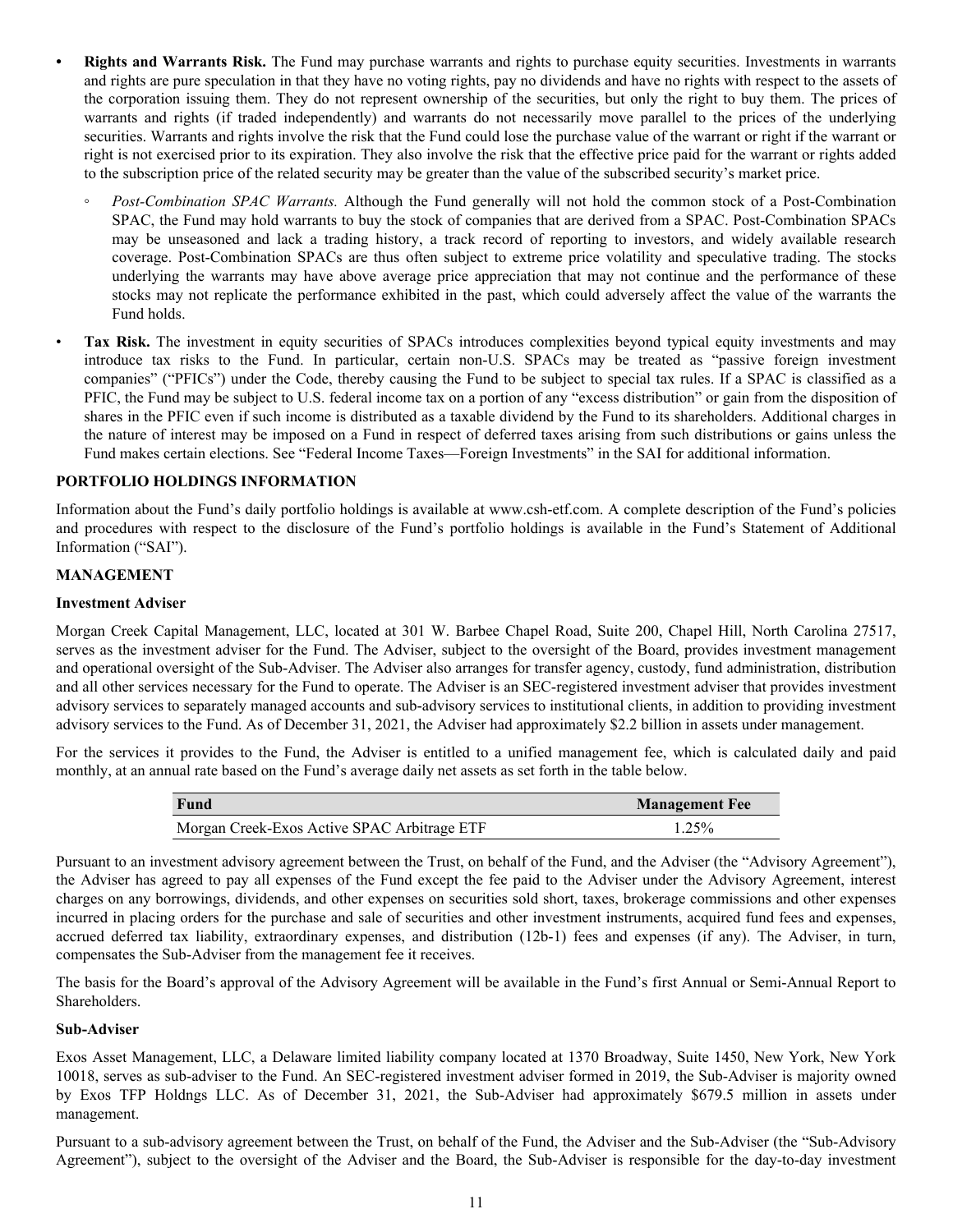<span id="page-11-0"></span>management and operations of the Fund's portfolio, including selecting broker-dealers to execute purchase and sale transactions. For its services, the Sub-Adviser is entitled to a fee paid by the Adviser, which fee is calculated daily and paid monthly, at a rate of 0.75% of the Adviser's management fee, net of Fund expenses paid by the Adviser and expenses paid by the Adviser related to the statutory distributor.

The basis for the Board's approval of the Sub-Advisory Agreement will be available in the Fund's first Annual or Semi-Annual Report to Shareholders.

## **Portfolio Manager**

Dewey Tucker is the Fund's Portfolio Manager and is responsible for day-to-day management of the Fund's portfolio.

Mr. Tucker has over 14 years of experience in financial markets. In October 2017, he joined the Sub-Adviser as Partner, Head of Trading Strategies. Mr. Tucker began his career at Knight Capital Group in January 2005, developing trading strategies for the automated equities market making business. He later transitioned to managing a variety of proprietary trading strategies at Knight Capital Americas, LLC and then KCG Americas LLC, specifically focused on equities, futures, and fixed income market making. Mr. Tucker has a Ph.D. from MIT in Electrical Engineering, specializing in statistical signal processing and probabilistic modeling.

The Fund's SAI provides additional information about the Portfolio Manager's compensation structure, other accounts managed by the Portfolio Manager, and the Portfolio Manager's ownership of Shares.

## **Other Service Providers**

Foreside Fund Services, LLC (the "Distributor"), is the principal underwriter and distributor of the Fund's shares. The Distributor's principal address is Three Canal Plaza, Suite 100, Portland, Maine 04101. The Distributor will not distribute shares in less than whole Creation Units, and it does not maintain a secondary market in the shares. The Distributor is a broker-dealer registered under the Securities Exchange Act of 1934 and a member of the Financial Industry Regulatory Authority, Inc. ("FINRA"). The Distributor has no role in determining the policies of the Fund or the securities that are purchased or sold by the Fund and is not affiliated with the Adviser, Sub-Adviser, or any of their affiliates.

U.S. Bancorp Fund Services, LLC, doing business as U.S. Bank Global Fund Services, located at 615 East Michigan Street, Milwaukee, Wisconsin 53202, serves as the administrator and transfer agent for the Fund.

U.S. Bank National Association, located at 1555 N. Rivercenter Drive, Suite 302, Milwaukee, Wisconsin 53212, serves as the custodian for the Fund.

Morgan, Lewis & Bockius LLP, located at 1111 Pennsylvania Avenue, N.W., Washington, D.C. 20004, serves as legal counsel to the Trust.

Cohen & Company, Ltd., located at 1350 Euclid Avenue, Suite 800, Cleveland, Ohio 44115, serves as the Fund's independent registered public accounting firm. The independent registered public accounting firm is responsible for auditing the annual financial statements of the Fund.

## **HOW TO BUY AND SELL SHARES**

The Fund issues and redeems Shares only in Creation Units at the NAV per share next determined after receipt of an order from an AP. Only APs may acquire Shares directly from the Fund, and only APs may tender their Shares for redemption directly to the Fund, at NAV. APs must be a member or participant of a clearing agency registered with the SEC and must execute a Participant Agreement that has been agreed to by the Distributor, and that has been accepted by the Fund's transfer agent, with respect to purchases and redemptions of Creation Units. Once created, Shares trade in the secondary market in quantities less than a Creation Unit.

Most investors buy and sell Shares in secondary market transactions through brokers. Individual Shares are listed for trading on the secondary market on the Exchange and can be bought and sold throughout the trading day like other publicly traded securities.

When buying or selling Shares through a broker, you will incur customary brokerage commissions and charges, and you may pay some or all of the spread between the bid and the offer price in the secondary market on each leg of a round trip (purchase and sale) transaction. In addition, because secondary market transactions occur at market prices, you may pay more than NAV when you buy Shares, and receive less than NAV when you sell those Shares.

## **Book Entry**

Shares are held in book-entry form, which means that no stock certificates are issued. The Depository Trust Company ("DTC") or its nominee is the record owner of all outstanding Shares.

Investors owning Shares are beneficial owners as shown on the records of DTC or its participants. DTC serves as the securities depository for all Shares. DTC's participants include securities brokers and dealers, banks, trust companies, clearing corporations and other institutions that directly or indirectly maintain a custodial relationship with DTC. As a beneficial owner of Shares, you are not entitled to receive physical delivery of stock certificates or to have Shares registered in your name, and you are not considered a registered owner of Shares. Therefore, to exercise any right as an owner of Shares, you must rely upon the procedures of DTC and its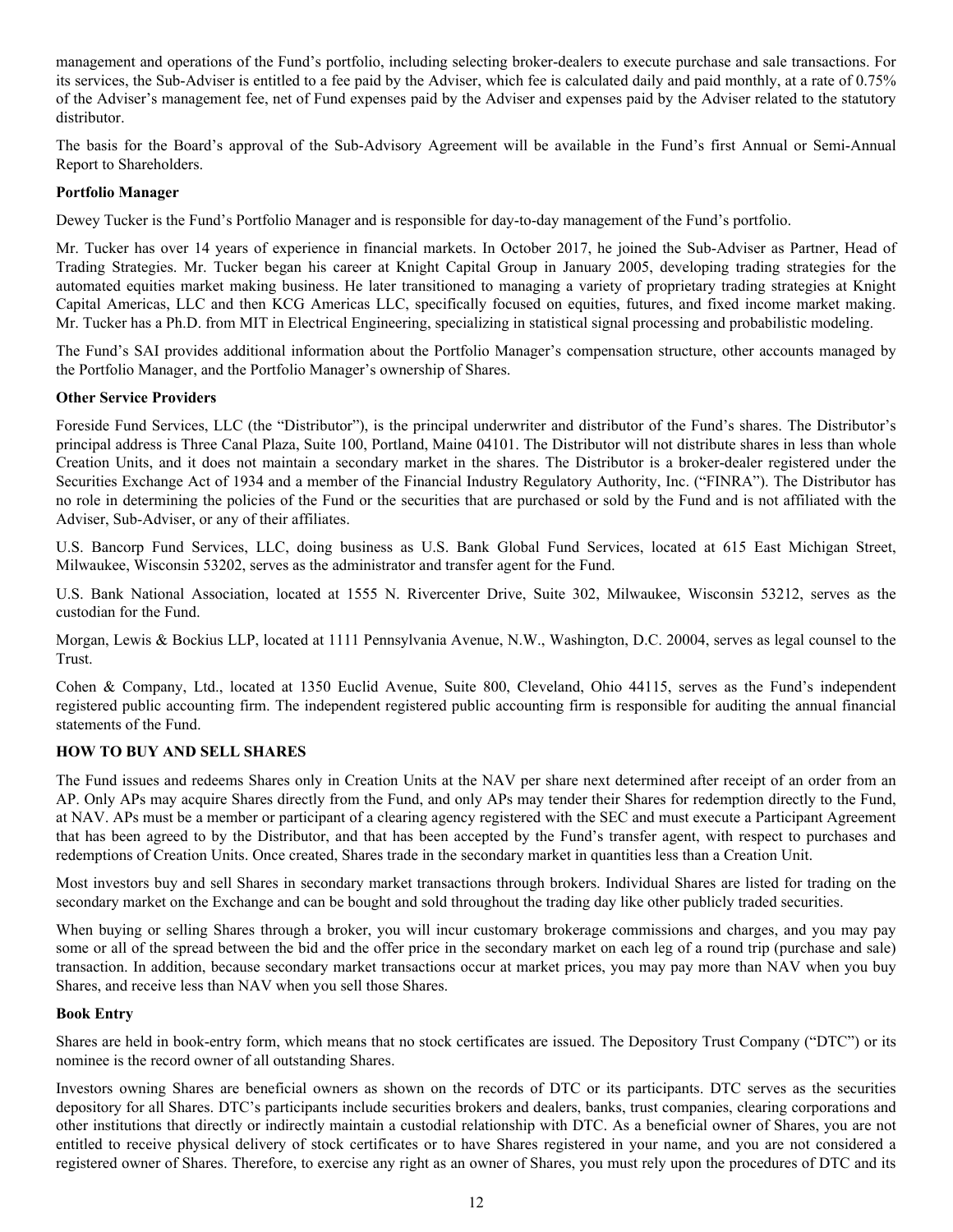<span id="page-12-0"></span>participants. These procedures are the same as those that apply to any other securities that you hold in book entry or "street name" through your brokerage account.

## **Frequent Purchases and Redemptions of Shares**

The Fund imposes no restrictions on the frequency of purchases and redemptions of Shares. In determining not to approve a written, established policy, the Board evaluated the risks of market timing activities by Fund shareholders. Purchases and redemptions by APs, who are the only parties that may purchase or redeem Shares directly with the Fund, are an essential part of the ETF process and help keep Share trading prices in line with NAV. As such, the Fund accommodates frequent purchases and redemptions by APs. However, frequent purchases and redemptions for cash may increase tracking error and portfolio transaction costs and may lead to the realization of capital gains. To minimize these potential consequences of frequent purchases and redemptions, the Fund employs fair value pricing and may impose transaction fees on purchases and redemptions of Creation Units to cover the custodial and other costs incurred by the Fund in effecting trades. In addition, the Fund and the Adviser reserve the right to reject any purchase order at any time.

#### **Determination of Net Asset Value**

The Fund's NAV is calculated as of the scheduled close of regular trading on the New York Stock Exchange ("NYSE"), generally 4:00 p.m. Eastern time, each day the NYSE is open for business. The NAV is calculated by dividing the Fund's net assets by its Shares outstanding.

In calculating its NAV, the Fund generally values its assets on the basis of market quotations, last sale prices, or estimates of value furnished by a pricing service or brokers who make markets in such instruments. The values of non-U.S. dollar denominated securities are converted to U.S. dollars using foreign currency exchange rates generally determined as of 4:00 p.m., London time. If such information is not available for a security held by the Fund or is determined to be unreliable, the security will be valued at fair value estimates under guidelines established by the Board (as described below).

#### **Fair Value Pricing**

The Board has adopted procedures and methodologies to fair value Fund securities whose market prices are not "readily available" or are deemed to be unreliable. For example, such circumstances may arise when: (i) a security has been de-listed or has had its trading halted or suspended; (ii) a security's primary pricing source is unable or unwilling to provide a price; (iii) a security's primary trading market is closed during regular market hours; or (iv) a security's value is materially affected by events occurring after the close of the security's primary trading market. Generally, when fair valuing a security, the Fund will take into account all reasonably available information that may be relevant to a particular valuation including, but not limited to, fundamental analytical data regarding the issuer, information relating to the issuer's business, recent trades or offers of the security, general and/or specific market conditions and the specific facts giving rise to the need to fair value the security. Fair value determinations are made in good faith and in accordance with the fair value methodologies included in the Board-adopted valuation procedures. Due to the subjective and variable nature of fair value pricing, there can be no assurance that the Adviser or Sub-Adviser will be able to obtain the fair value assigned to the security upon the sale of such security.

## **Investments by Registered Investment Companies**

Section  $12(d)(1)$  of the 1940 Act restricts investments by registered investment companies in the securities of other investment companies. Registered investment companies are permitted to invest in the Fund beyond the limits set forth in section  $12(d)(1)$ , subject to certain terms and conditions, including that such investment companies enter into an agreement with the Fund.

## **DIVIDENDS, DISTRIBUTIONS, AND TAXES**

#### **Dividends and Distributions**

The Fund may pay out dividends, if any, and distribute any net realized capital gains to its shareholders at least annually. The Fund will declare and pay capital gain distributions, if any, in cash. Distributions in cash may be reinvested automatically in additional whole Shares only if the broker through whom you purchased Shares makes such option available. Your broker is responsible for distributing the income and capital gain distributions to you.

#### **Taxes**

The following discussion is a summary of some important U.S. federal income tax considerations generally applicable to investments in the Fund. Your investment in the Fund may have other tax implications. Please consult your tax adviser about the tax consequences of an investment in Shares, including the possible application of foreign, state, and local tax laws.

The Fund intends to qualify each year for treatment as a regulated investment company (a "RIC"). If it meets certain minimum distribution requirements, a RIC is not subject to tax at the fund level on income and gains from investments that are timely distributed to shareholders. However, the Fund's failure to qualify as a RIC or to meet minimum distribution requirements would result (if certain relief provisions were not available) in fund-level taxation and, consequently, a reduction in income available for distribution to shareholders.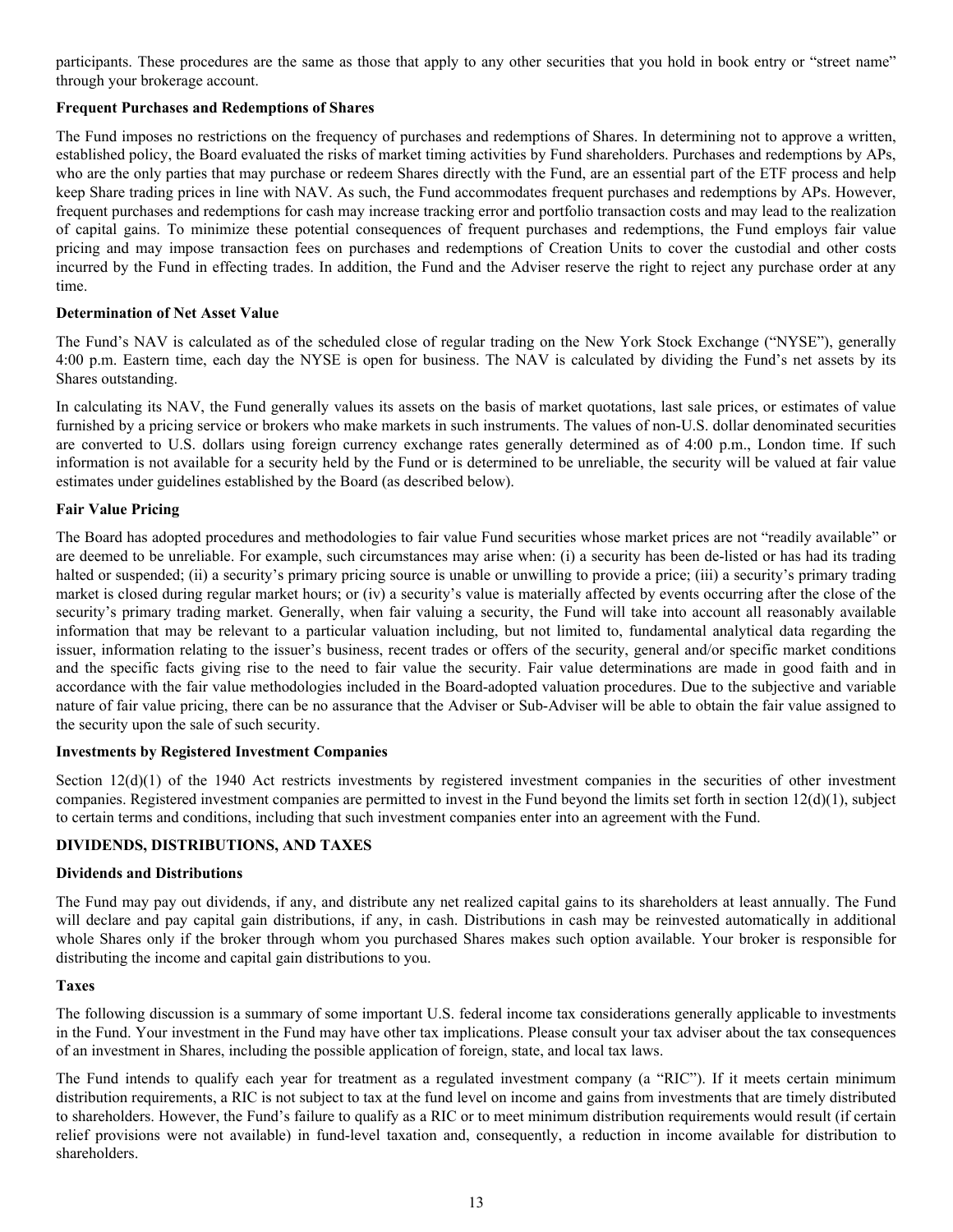<span id="page-13-0"></span>Unless your investment in Shares is made through a tax-exempt entity or tax-advantaged account, such as an IRA plan, you need to be aware of the possible tax consequences when the Fund makes distributions, when you sell your Shares listed on the Exchange, and when you purchase or redeem Creation Units (APs only).

## **Taxes on Distributions**

The Fund intends to distribute, at least annually, substantially all of its net investment income and net capital gains. For federal income tax purposes, distributions of investment income are generally taxable as ordinary income or qualified dividend income. Taxes on distributions of capital gains (if any) are determined by how long the Fund owned the investments that generated them, rather than how long a shareholder has owned his or her Shares. Sales of assets held by the Fund for more than one year generally result in longterm capital gains and losses, and sales of assets held by the Fund for one year or less generally result in short-term capital gains and losses. Distributions of the Fund's net capital gain (the excess of net long-term capital gains over net short-term capital losses) that are reported by the Fund as capital gain dividends ("Capital Gain Dividends") will be taxable as long-term capital gains, which for noncorporate shareholders are subject to tax at reduced rates of up to 20% (lower rates apply to individuals in lower tax brackets). Distributions of short-term capital gain will generally be taxable as ordinary income. Dividends and distributions are generally taxable to you whether you receive them in cash or reinvest them in additional Shares.

Distributions reported by the Fund as "qualified dividend income" are generally taxed to non-corporate shareholders at rates applicable to long-term capital gains, provided holding period and other requirements are met. "Qualified dividend income" generally is income derived from dividends paid by U.S. corporations or certain foreign corporations that are either incorporated in a U.S. possession or eligible for tax benefits under certain U.S. income tax treaties. In addition, dividends that the Fund receives in respect of stock of certain foreign corporations may be qualified dividend income if that stock is readily tradable on an established U.S. securities market. Corporate shareholders may be entitled to a dividends received deduction for the portion of dividends they receive from the Fund that are attributable to dividends received by the Fund from U.S. corporations, subject to certain limitations.

Shortly after the close of each calendar year, you will be informed of the amount and character of any distributions received from the Fund.

In general, your distributions are subject to federal income tax for the year in which they are paid. Certain distributions paid in January, however, may be treated as paid on December 31 of the prior year. Distributions are generally taxable even if they are paid from income or gains earned by the Fund before your investment (and thus were included in the Shares' NAV when you purchased your Shares).

You may wish to avoid investing in the Fund shortly before a dividend or other distribution, because such a distribution will generally be taxable even though it may economically represent a return of a portion of your investment.

If you are neither a resident nor a citizen of the United States or if you are a foreign entity, distributions (other than Capital Gain Dividends) paid to you by the Fund will generally be subject to a U.S. withholding tax at the rate of 30%, unless a lower treaty rate applies. Gains from the sale or other disposition of your Shares from non-U.S. shareholders generally are not subject to U.S. taxation, unless you are a nonresident alien individual who is physically present in the U.S. for 183 days or more per year. The Fund may, under certain circumstances, report all or a portion of a dividend as an "interest-related dividend" or a "short-term capital gain dividend," which would generally be exempt from this 30% U.S. withholding tax, provided certain other requirements are met. Different tax consequences may result if you are a foreign shareholder engaged in a trade or business within the United States or if a tax treaty applies.

Under legislation generally known as "FATCA" (the Foreign Account Tax Compliance Act), the Fund is required to withhold 30% of certain ordinary dividends it pays to shareholders that are foreign entities and that fail to meet prescribed information reporting or certification requirements.

Under the "backup withholding" provisions of the Internal Revenue Code of 1986, as amended (the "Internal Revenue Code"), the Fund (or a financial intermediary, such as a broker, through which a shareholder owns Shares) generally is required to withhold and remit to the U.S. Treasury a percentage (currently 24%) of the taxable distributions and sale or redemption proceeds paid to any shareholder who fails to properly furnish a correct taxpayer identification number, who has underreported dividend or interest income, or who fails to certify that he, she or it is not subject to such withholding.

Backup withholding is not an additional tax. Any amounts withheld under the backup withholding rules may be allowed as a refund or a credit against a holder's U.S. federal income tax liability, provided the required information is timely furnished to the Internal Revenue Service.

## **Taxes When Shares Are Sold on the Exchange**

Any capital gain or loss realized upon a sale of Shares generally is treated as a long-term capital gain or loss if Shares have been held for more than one year and as a short-term capital gain or loss if Shares have been held for one year or less. However, any capital loss on a sale of Shares held for six months or less is treated as long-term capital loss to the extent of Capital Gain Dividends paid with respect to such Shares. Any loss realized on a sale will be disallowed to the extent Shares of the Fund are acquired, including through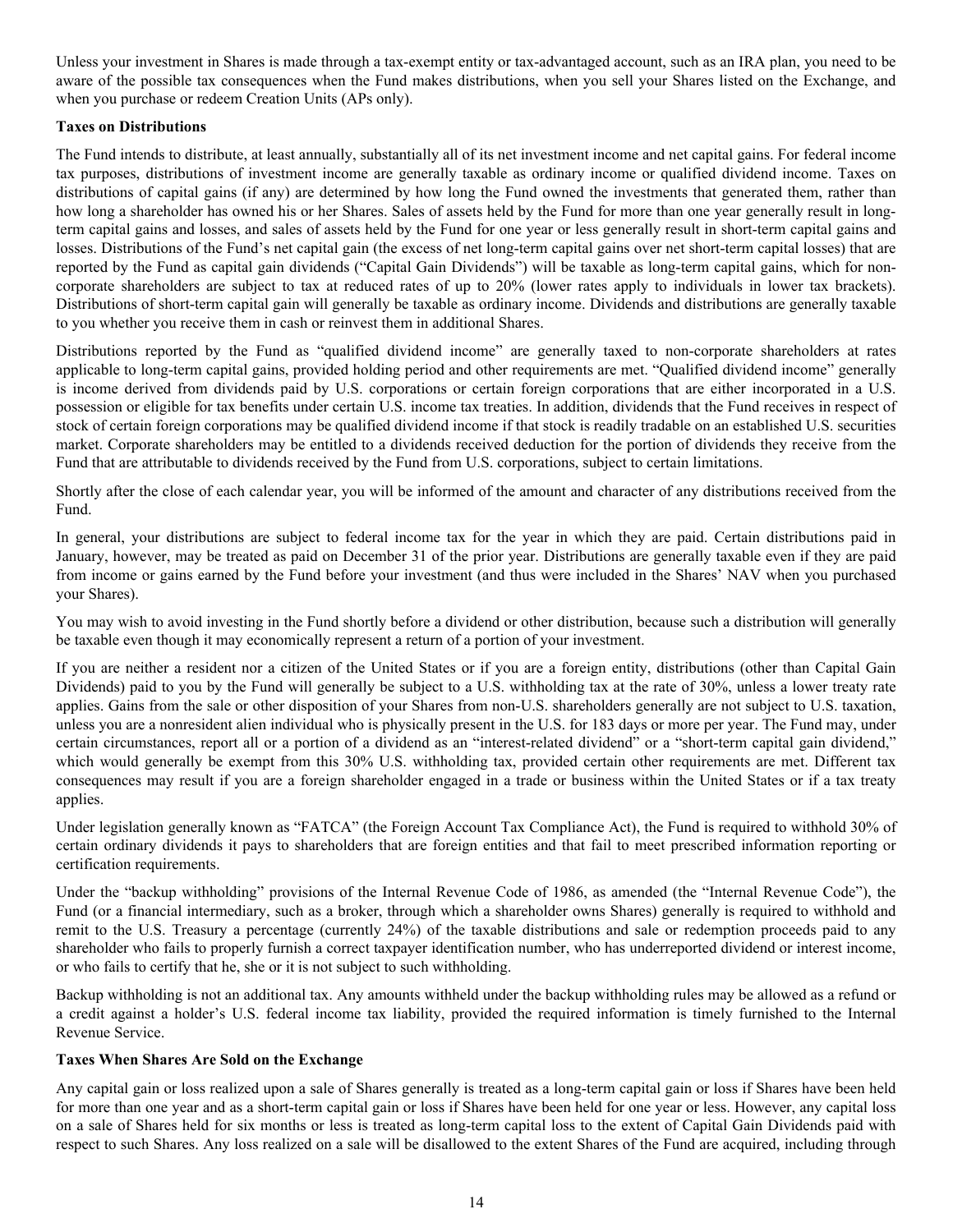<span id="page-14-0"></span>reinvestment of dividends, within a 61-day period beginning 30 days before and ending 30 days after the disposition of Shares. The ability to deduct capital losses may be limited.

The cost basis of Shares of the Fund acquired by purchase will generally be based on the amount paid for the Shares and then may be subsequently adjusted for other applicable transactions as required by the Internal Revenue Code. The difference between the selling price and the cost basis of Shares generally determines the amount of the capital gain or loss realized on the sale or exchange of Shares. Contact the broker through whom you purchased your Shares to obtain information with respect to the available cost basis reporting methods and elections for your account.

## **Taxes on Purchases and Redemptions of Creation Units**

An AP having the U.S. dollar as its functional currency for U.S. federal income tax purposes who exchanges securities for Creation Units generally recognizes a gain or a loss. The gain or loss will be equal to the difference between the value of the Creation Units at the time of the exchange and the exchanging AP's aggregate basis in the securities delivered, plus the amount of any cash paid for the Creation Units. An AP who exchanges Creation Units for securities will generally recognize a gain or loss equal to the difference between the exchanging AP's basis in the Creation Units and the aggregate U.S. dollar market value of the securities received, plus any cash received for such Creation Units. The Internal Revenue Service may assert, however, that a loss that is realized upon an exchange of securities for Creation Units may not be currently deducted under the rules governing "wash sales" (for an AP who does not mark-to-market its holdings) or on the basis that there has been no significant change in economic position. APs exchanging securities should consult their own tax adviser with respect to whether wash sale rules apply and when a loss might be deductible.

The Fund may include a payment of cash in addition to, or in place of, the delivery of a basket of securities upon the redemption of Creation Units. The Fund may sell portfolio securities to obtain the cash needed to distribute redemption proceeds. This may cause the Fund to recognize investment income and/or capital gains or losses that it might not have recognized if it had completely satisfied the redemption in kind. As a result, the Fund may be less tax efficient if it includes such a cash payment in the proceeds paid upon the redemption of Creation Units.

## **Net Investment Income Tax**

U.S. individuals with income exceeding specified thresholds are subject to a 3.8% tax on all or a portion of their "net investment income," which includes interest, dividends, and certain capital gains (generally including capital gains distributions and capital gains realized on the sale of Shares). This 3.8% tax also applies to all or a portion of the undistributed net investment income of certain shareholders that are estates and trusts.

*The foregoing discussion summarizes some of the possible consequences under current federal tax law of an investment in the Fund. It is not a substitute for personal tax advice. You also may be subject to state and local tax on Fund distributions and sales of Shares. Consult your personal tax adviser about the potential tax consequences of an investment in Shares under all applicable tax laws. For more information, please see the section entitled "Federal Income Taxes" in the SAI.*

## **DISTRIBUTION PLAN**

The Board has adopted a Distribution and Service Plan (the "Plan") pursuant to Rule 12b-1 under the 1940 Act. In accordance with the Plan, the Fund is authorized to pay an amount up to 0.25% of its average daily net assets each year for certain distribution-related activities and shareholder services.

No Rule 12b-1 fees are currently paid by the Fund, and there are no plans to impose these fees. However, in the event Rule 12b-1 fees are charged in the future, because the fees are paid out of Fund assets, over time these fees will increase the cost of your investment and may cost you more than certain other types of sales charges.

## **PREMIUM/DISCOUNT INFORMATION**

Information regarding how often Shares traded on the Exchange at a price above (*i.e.*, at a premium) or below *(i.e.*, at a discount) the NAV per share is available on the Fund's website at www.csh-etf.com.

## **ADDITIONAL NOTICES**

Shares are not sponsored, endorsed, or promoted by the Exchange. The Exchange is not responsible for, nor has it participated in the determination of, the timing, prices, or quantities of Shares to be issued, nor in the determination or calculation of the equation by which Shares are redeemable. The Exchange has no obligation or liability to owners of Shares in connection with the administration, marketing, or trading of Shares.

Without limiting any of the foregoing, in no event shall the Exchange have any liability for any lost profits or indirect, punitive, special, or consequential damages even if notified of the possibility thereof.

The Adviser, the Sub-Adviser, and the Fund make no representation or warranty, express or implied, to the owners of Shares or any member of the public regarding the advisability of investing in securities generally or in the Fund particularly.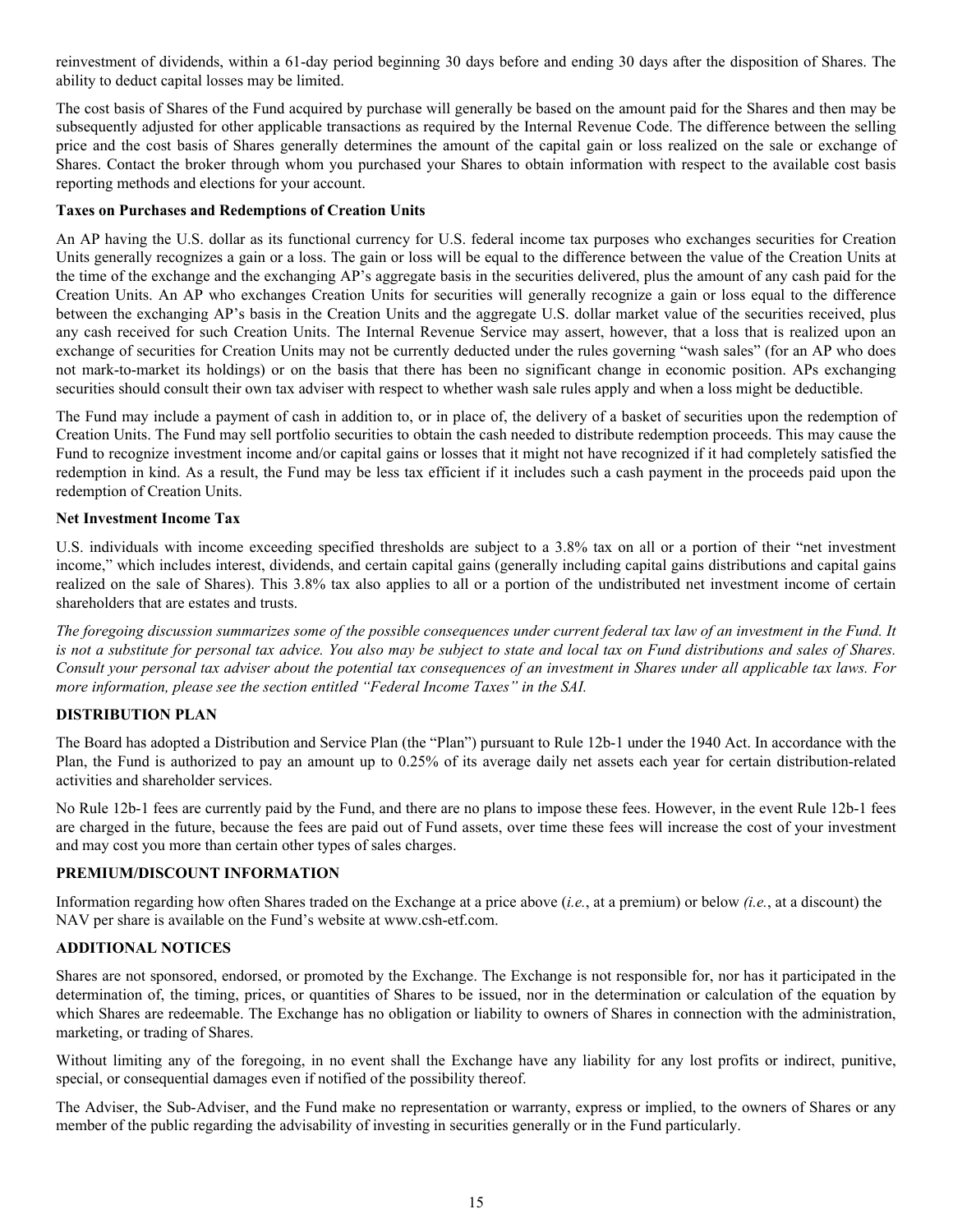## <span id="page-15-0"></span>**FINANCIAL HIGHLIGHTS**

Financial information is not available because the Fund had not commenced operations prior to the date of this Prospectus.